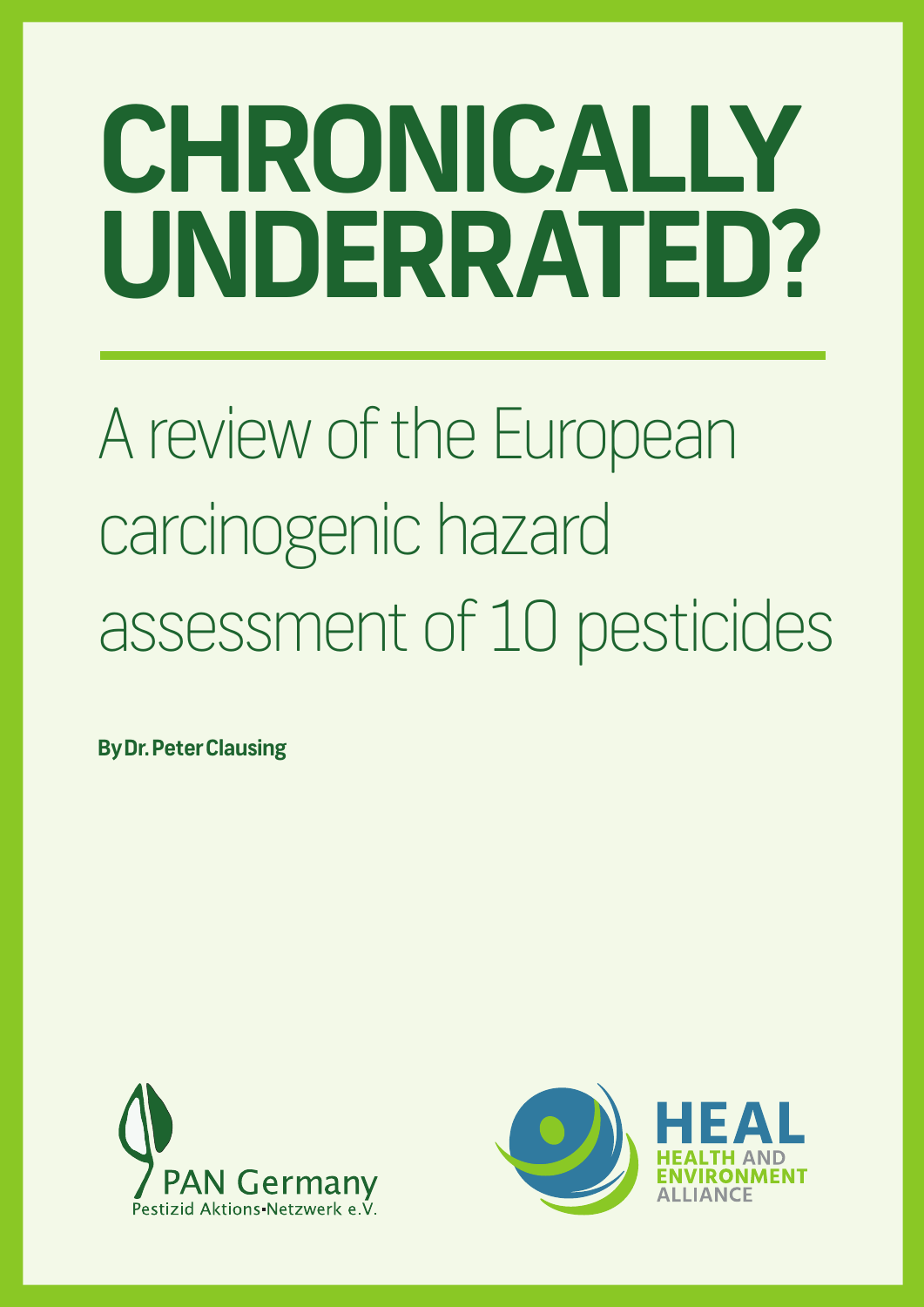**Published by Pesticide Action Network (PAN) Germany and the Health and Environment Alliance (HEAL) in October 2019.**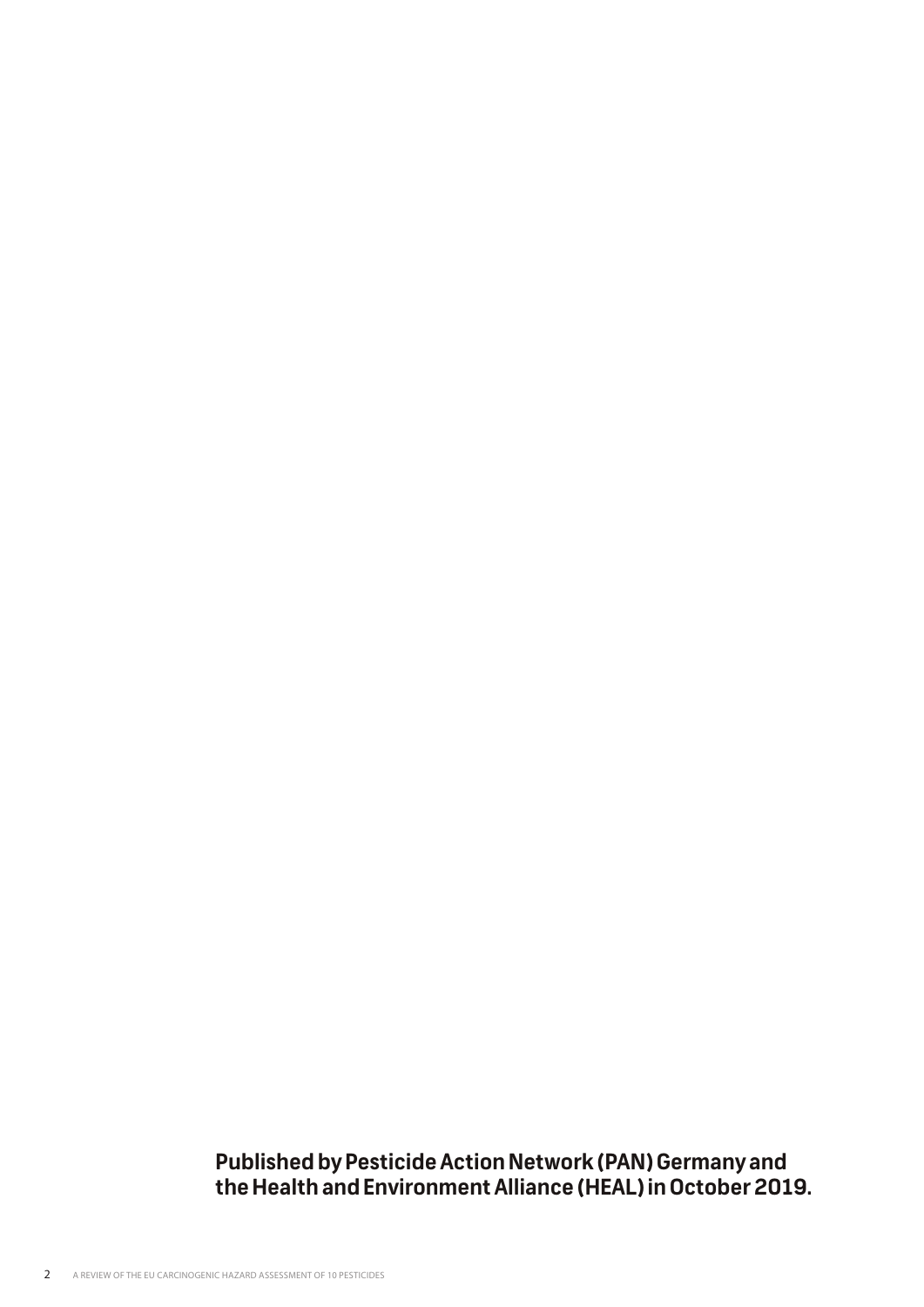## **≥ TABLE OF CONTENTS**

| Foreword                                                                                                                                                           | $\overline{4}$                                     |
|--------------------------------------------------------------------------------------------------------------------------------------------------------------------|----------------------------------------------------|
| <b>Executive summary</b>                                                                                                                                           | 6                                                  |
| 1. Introduction                                                                                                                                                    | $\overline{7}$                                     |
| 2. Methodology<br>2.1. Statistical method<br>2.2. Survival rate<br>2.3. Historical control data                                                                    | $\overline{7}$<br>8<br>9<br>9                      |
| 3. Results<br>3.1. Captan<br>3.2. Chlorpropham<br>3.3. Dimoxystrobin<br>3.4. Folpet<br>3.5. Forchlorfenuron<br>3.6. Phosmet<br>3.7. Pirimicarb<br>3.8. Thiacloprid | 10<br>10<br>11<br>13<br>14<br>17<br>17<br>19<br>23 |
| 4. General conclusion                                                                                                                                              | 25                                                 |
| 5. Acknowledgement                                                                                                                                                 | 27                                                 |
| 6. Acronyms                                                                                                                                                        | 27                                                 |
| 7. References                                                                                                                                                      | 28                                                 |
| 8. Appendix: Carcinogenicity categories explained                                                                                                                  | 30                                                 |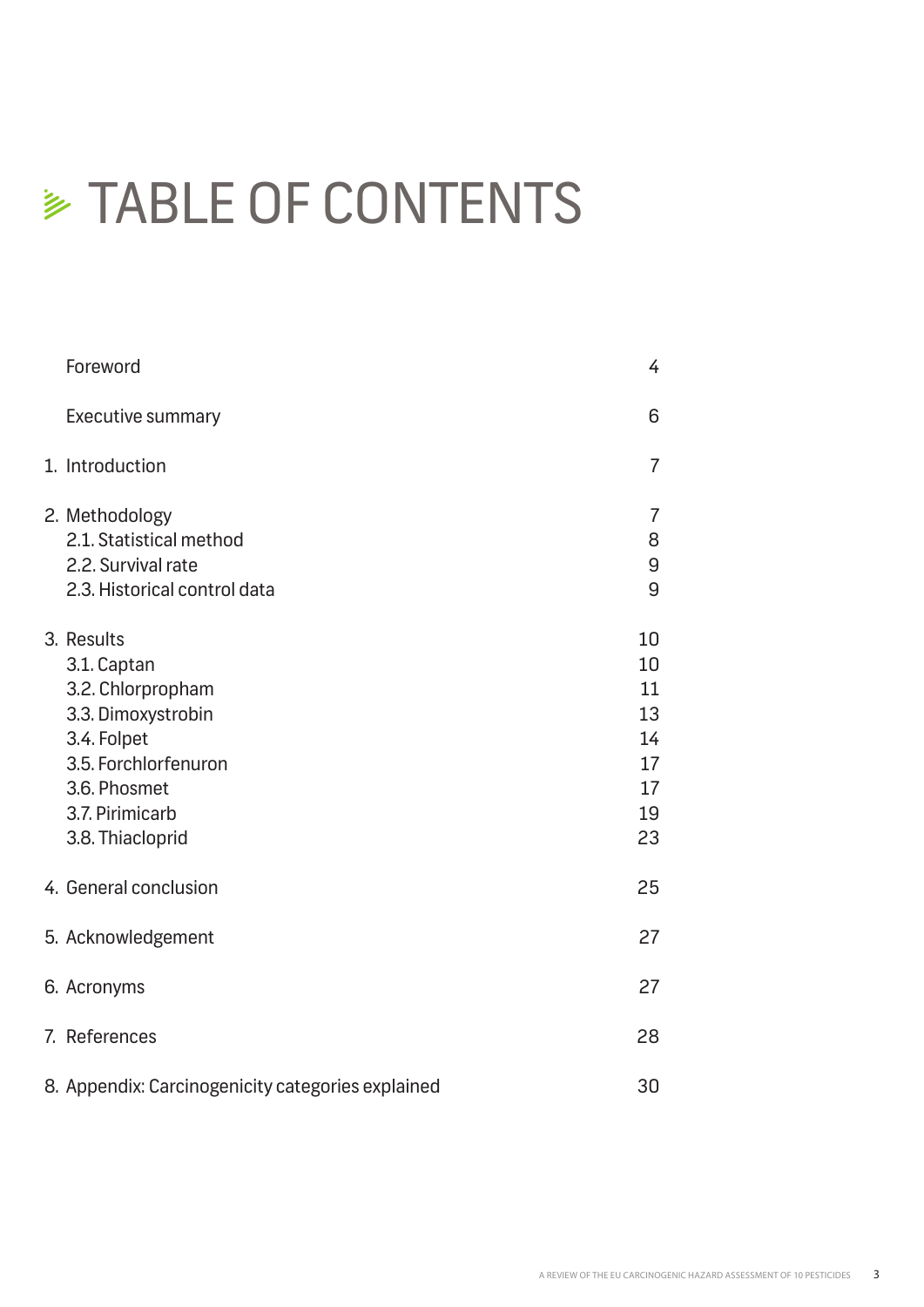## *V* FOREWORD

This report, commissioned by Pesticide Action Network (PAN) Germany and by the Health and Environment Alliance (HEAL), examines how EU Member States (acting as "Reporting Member States", RMS) and the European Food Safety Authority (EFSA) assess the risk that pesticides cause human cancer. It does so by comparing the actual risk assessments performed with the recommendations that follow from OECD guidelines on the performance of carcinogenicity studies and the guidance provided by the European Chemicals Agency (ECHA), as well as with the requirements imposed by EU instruments themselves, in particular the 2008 and 2009 regulations on the conditions under which pesticides can be placed on the market.<sup>1</sup>

The report reaches conclusions that are particularly disturbing. Had the protocols been properly followed, three of the ten substances (folpet, pirimicarb and thiacloprid) would have been classified as "presumed to have carcinogenic potential for humans", rather than as "suspected human carcinogen"; in other terms, the risks to human health have been underestimated. For three other substances (captan, chlorpropham and dimoxystrobin), the study finds that no conclusion can be reached, due to a lack of information. Finally, for one substance (phosmet), whereas EFSA reached the conclusion that it was not carcinogenic, it did so despite the absence of reliable data. In other terms, in seven cases out of ten, the assessments made by the EFSA appear to be unconvincing at best, and arguably to have been adopted in violation with the rules it should have followed. The health of European consumers, it seems, has routinely been sacrificed on the altar of the interests of the industry.

These findings are important for three reasons.

First, they provide a clear demonstration that time and again vested interests seem to prevail in the process of market authorisation of pesticides, and the precautionary principle is set aside.

The saga of the re-authorisation of glyphosate-based herbicides, in autumn 2017, already alerted the European public opinion to the reality of this risk. This was reflected by a resolution the European Parliament adopted in which it considers that "the Commission's draft implementing regulation fails to ensure a high level of protection of both human and animal health and the environment, fails to apply the precautionary principle, and exceeds the implementing powers provided for in Regulation (EC) No 1107/2009".2 Moreover, the proposal to re-authorize glyphosate was made just as the European Citizens' Initiative "Stop Glyphosate", calling on the Commission "to propose to member states a ban on glyphosate, to reform the pesticide approval procedure, and to set EU-wide mandatory reduction targets for pesticide use", was pending examination, after receiving the required support of more than one million citizens from at least 7 EU Member States.3

In other terms, the decision to renew the approval of the active substance glyphosate for the period 2018-2022 violated not only the requirement imposed on the EU to take into account the protection of human health in its policies,<sup>4</sup> as well as the precautionary principle; but it also appeared to violate the principle of democracy.5

**1** Regulation (EC) No 1272/2008 of 16 December 2008 on classification, labelling and packaging of substances and mixtures and Regulation (EC) No 1107/2009 of 21 October 2009 concerning the placing of plant protection products on the market.

**2** European Parliament resolution of 24 October 2017 on the draft Commission implementing regulation renewing the approval of the active substance glyphosate in accordance with Regulation (EC) No 1107/2009 of the European Parliament and of the Council concerning the placing of plant protection products on the market, and amending the Annex to Implementing Regulation (EU) No 540/2011, para. 1.

**3** https://ec.europa.eu/citizensinitiative/public/initiatives/ successful/details/2017/000002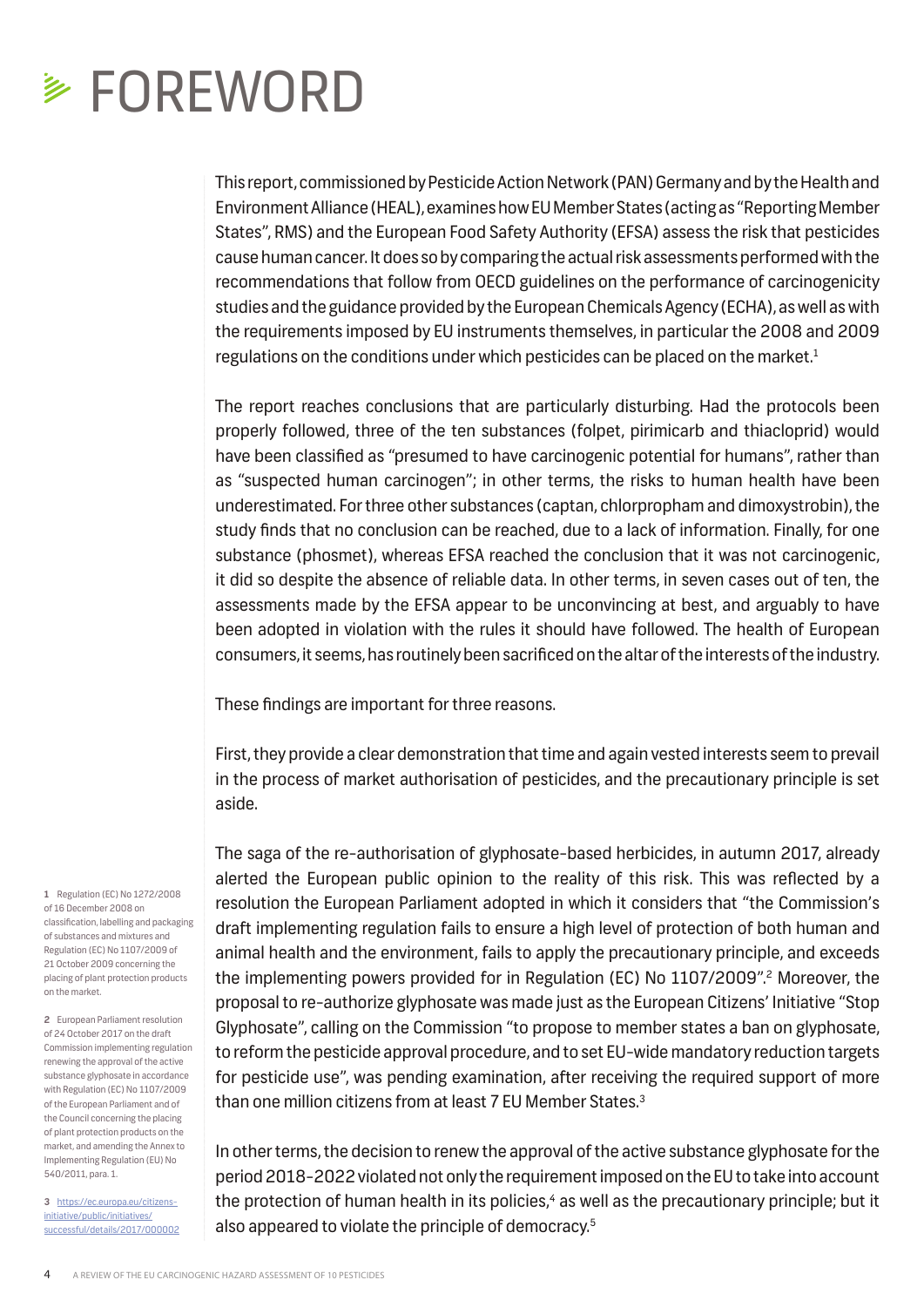The second reason why this report is important is because it illustrates how there is a second loser in the current system: apart from consumers' health being sacrificed, science is set aside. The re-approval of glyphosate took many observers by surprise, because the data presented by EU authorities themselves clearly pointed to a carcinogenicity classification similar to that of the International Agency for Research on Cancer (IARC), the World Health Organization's cancer agency, which in 2015 classified glyphosate as 'probably carcinogenic to humans'.6 Similar methods as for glyphosate were used to brush aside evidence on carcinogenicity for three pesticides assessed in 2017 and 2018.

The limited length of the approval period of glyphosate (until 2022) represents a halfhearted acknowledgement of the uncertainty surrounding its re-approval. In the face of this uncertainty, the correct attitude is not to put the European population at risk. It is to abstain from taking such a risk, until any doubt is alleviated and until convincing answers are provided to the concerns raised about the toxicity of the products that are to be placed on the market. This is required under the precautionary principle, referred to above. As confirmed by the Court of Justice, "where it proves to be impossible to determine with certainty the existence or extent of the alleged risk because of the insufficiency, inconclusiveness or imprecision of the results of studies conducted, but the likelihood of real harm to public health persists should the risk materialise, the precautionary principle justifies the adoption of restrictive measures".<sup>7</sup> i.

Third, finally, the present report confirms the importance of the judgment delivered on 7 March 2019 by the General Court of the European Union to make publicly available the documents it relied on in order to arrive at its conclusion that glyphosate-based herbicides do not cause a cancer risk.<sup>8</sup> The Court of Justice based itself on the presumption that the disclosure of information which "relates to emissions into the environment" is deemed to be in the overriding public interest: the protection of the commercial interests of a particular natural or legal person, the Court concluded, may not be invoked to preclude the disclosure of that information.

The glyphosate dossier -- with the European Citizens' Initiative, the court case, the Bayer-Monsanto acquisition, and the concerns raised in the general public about the risks associated with the pesticide that is the most widely used in the EU -- had a particularly high profile. This new review prepared by Peter Clausing sends a powerful message: the glyphosate saga is not an isolated instance; in the EU, pesticides are routinely used that endanger human health, and the procedures in place to protect the European population are notoriously insufficient. We have the choice, either to keep our eyes wide shut, or to take action in order to close this gap. While the report does not allege corruption, it does denounce a corrupt system that must be reformed and far better take into account the concerns expressed both by the scientific community and European citizens. I am grateful that this report allows an informed debate on how to improve it.

#### **Olivier De Schutter**

*former UN Special Rapporteur on the right to food (2008-2014) Co-chair, International Panel of Experts on Sustainable Food Systems (IPES-Food)* 

**4** According to Article 9 TFEU, "In defining and implementing its policies and activities, the Union shall take into account requirements linked to the (…) protection of human health". Article 12 TFEU states further that "Consumer protection requirements shall be taken into account in defining and implementing other Union policies and activities". Article 168(1) TFEU provides in turn that "A high level of human health protection shall be ensured in the definition and implementation of all Union policies and activities". The requirement to ensure a high level of human health protection also follows from Article 35 of the Charter of Fundamental Rights.

**5** De Schutter (2017): Why the Commission's renewal of the authorization to place glyphosate on the EU market should be annulled. Footnote 8.

#### **6** Available on: http://monographs. iarc.fr/FNG/Monographs/ vol112/index.php

**7** Judgment of 10 April 2014, Acino AG v. Commission, Case C-269/13 P, EU:C:2014:255, para. 58; judgment of 17 December 2015, Neptune Distribution, C 157/14, EU:C:2015:823, para. 82.

**8** Judgment of 7 March 2019 in CasesT-716/14, Anthony C. Tweedale v European Food Safety Agency (EFSA), and T-329/17, Hautala and Others v EFSA.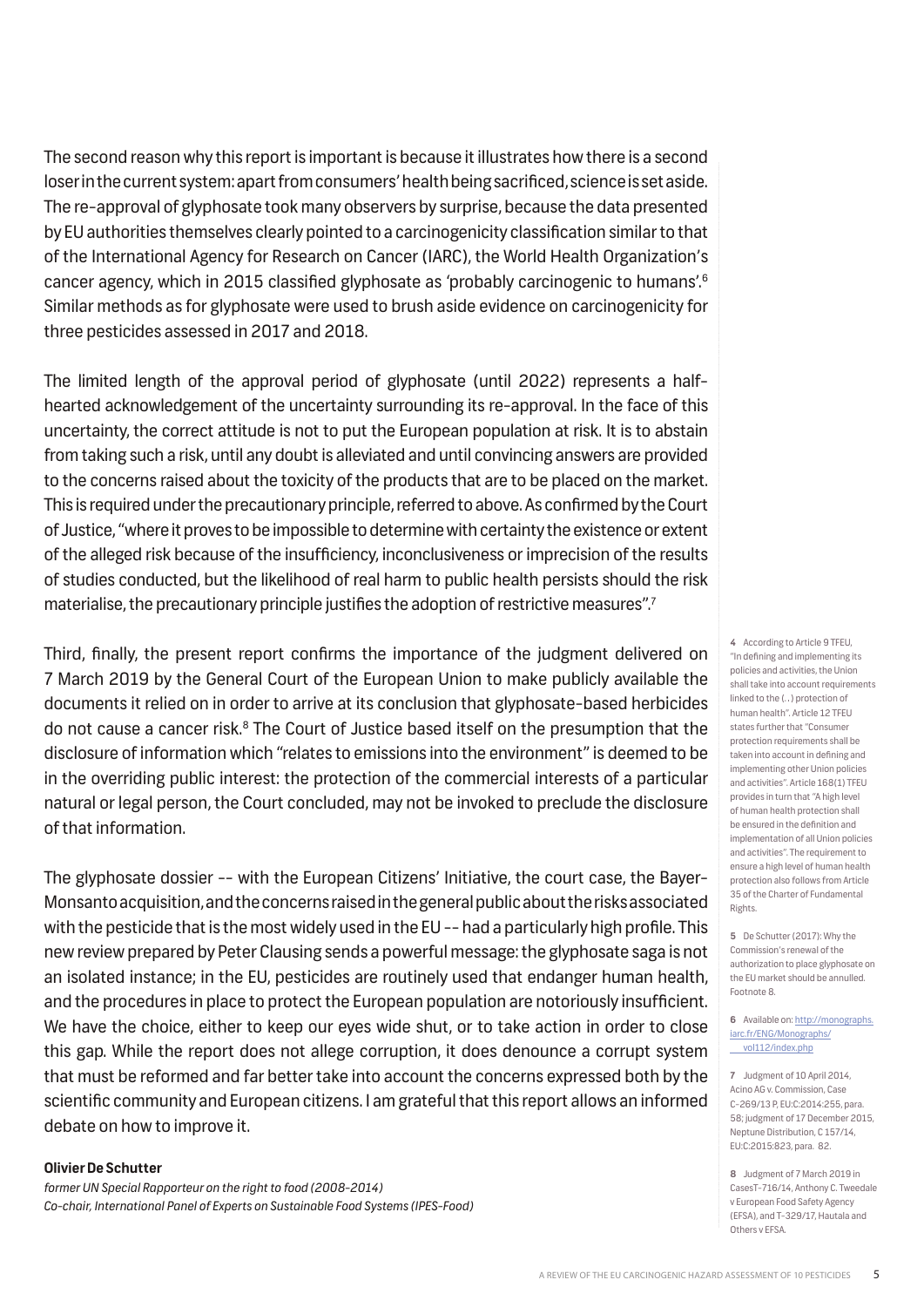## **EXECUTIVE SUMMARY**

The controversy around the assessment of glyphosate as a carcinogenic hazard revealed that the European authorities' main justification for concluding that glyphosate is not carcinogenic was associated with a flawed and distorted use of guidelines and guidance documents.9 This observation raised the question whether such flaws were unique for glyphosate or also applied to other pesticides. Thus, we performed a review of the carcinogenicity sections of the draft Renewal Assessment Reports (RARs) of ten different pesticides for which the draft RARs were completed between 2015 and 2018. According to the EU pesticide database,<sup>10</sup> nine of them were already classified as category 2 carcinogens (suspected human carcinogens), while one was classified as non-carcinogenic.

Our investigation focused on compliance with Organisation for Economic Cooperation and Development (OECD) guidelines and guidance documents of the section describing the carcinogenicity studies in rats and mice. EU directives 1272/2008 and 1107/2009 were our point of reference and we also took into account European Chemicals Agency (ECHA) guidance (2015, 2017). Furthermore, we reviewed the description of additional studies used to claim a mode of action making the observed carcinogenic effect irrelevant for humans.

Only for three of the ten pesticides was our own evaluation identical to the authorities' assessment. Two of them, chlorotalonil and diuron, were "upgraded" by the Reporting Member State (RMS) and/or the European Food Authority (EFSA) and proposed to be classified as category 1B carcinogens (presumed to have carcinogenic potential for humans) in the future. For the third pesticide, forchlorfenuron, we came to the same conclusion as the RMS, i.e. to keep the existing category 2 classification.

Strikingly, information in the RARs was insufficient for three of the ten pesticides (captan, chlorpropham, dimoxystrobin) to make a judgment, indicating a severe lack of detail and a widespread deficiency in transparency concerning carcinogenicity studies.

Similar to glyphosate, there was disagreement between the authorities' and our assessment for three pesticides (folpet, pirimicarb, thiacloprid), which in our view should be classified as category 1B. For phosmet, the RMS accepted a clearly insufficient study, drawing the wrong conclusion that phosmet is not carcinogenic.

Misuse of historical control data to dismiss study results was the flaw most frequently observed.

There is an urgent need for a more stringent application of guidelines and guidance documents and for more transparency and detail in the RARs. According to our analysis, for at least four of ten compounds, the authorities' hazard classification was too weak or based on a flawed database.

**9** Clausing et al. (2018): Pesticides and public health: an analysis of the regulatory approach to assessing the carcinogenicity of glyphosate in the European Union. J. Epidemiol. Community Health 72, 668–672.

**10** http://ec.europa.eu/food/plant/ pesticides/eu-pesticides-database/ public/?event=activesubstance. selection&language=EN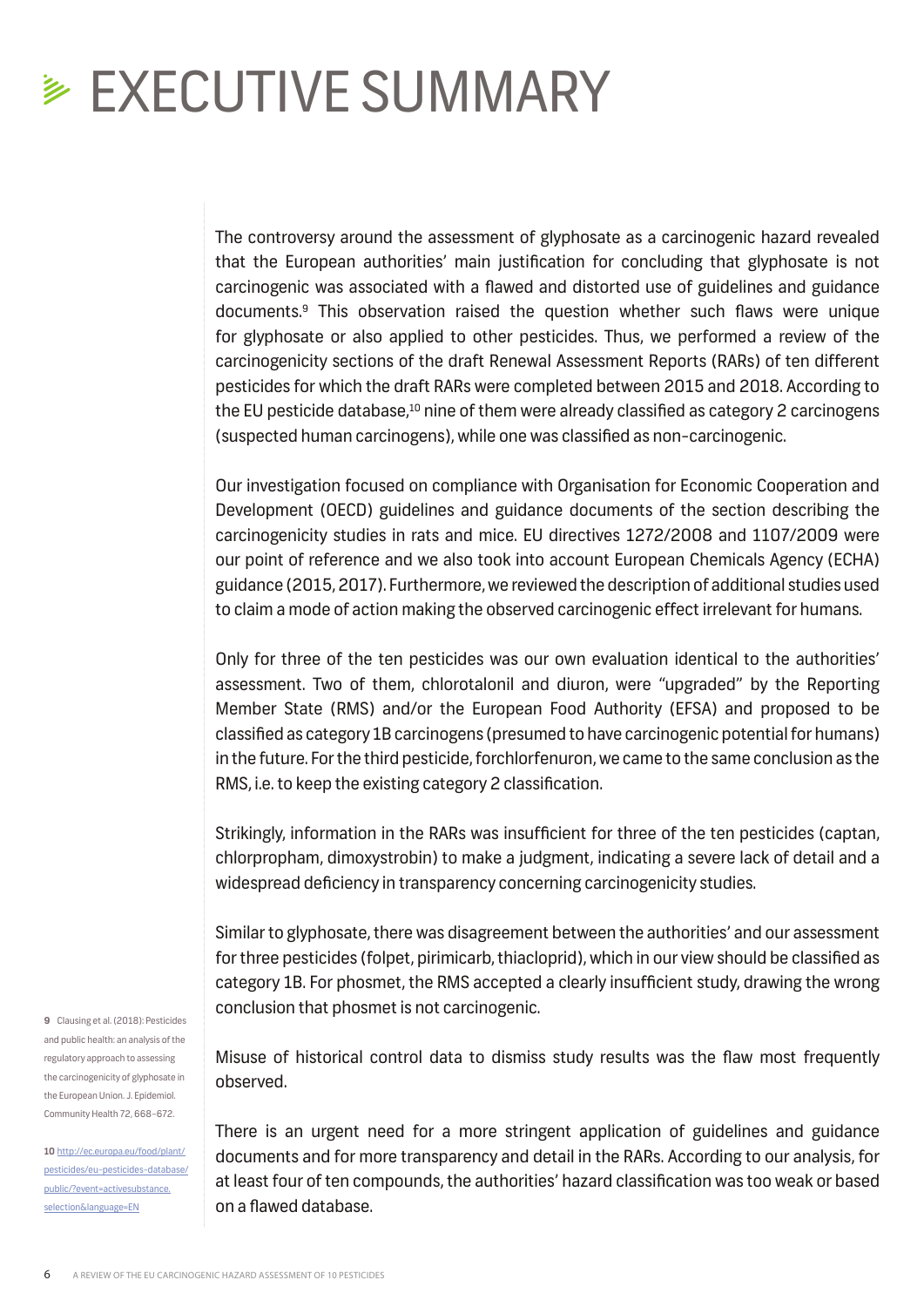## **≥ 1. INTRODUCTION**

In 2015, a controversy erupted concerning the assessment of glyphosate's carcinogenic hazard. The International Agency for Research on Cancer (IARC) came to the conclusion that glyphosate is probably carcinogenic for humans (category 2A, equivalent to category 1B – presumed human carcinogen – as defined in the EU regulation 1272/2008), whereas the German Federal Institute for Risk Assessment (BfR), on behalf of the RMS Germany, came to the conclusion that glyphosate is not carcinogenic.

It was repeatedly claimed by BfR and EFSA that this divergent assessment was – at least partly – due to the fact that BfR/EFSA assessed more studies than IARC. However, a peer-reviewed paper (Clausing et al., 2018) revealed that the European authorities' main justification for their conclusion of non-carcinogenicity was associated with a flawed and distorted use of their own guidelines and guidance documents.

The purpose of this report is to assess whether this violation and/or flawed use of guidelines and guidance documents applicable to carcinogenicity assessments was unique for the case of glyphosate or also occurred with other pesticide active ingredients. With an emphasis on category 2 pesticides (suspected human carcinogen), we reviewed the use of current guidelines and guidance documents (ECHA 2015, EU 2008, EU 2009, OECD 2009a, OECD 2009b, OECD 2012) for Renewal Assessment Reports (RARs) of eight pesticides prepared after 2015. Two further pesticides (diuron and chlorotalonil) were not included in this analysis, because the Reporting Member State (RMS) already proposed a category 1B classification.

## **≥ 2. METHODOLOGY**

Official documents (Renewal Assessment Report, Volume 1 and Volume 3 B.6, and the respective EFSA conclusion) were retrieved from EFSA's "Register for Questions" website. The document parts related to the carcinogenicity assessment were reviewed. The review focused on the description of the individual rodent carcinogenicity bioassays (rat and mouse studies) and the "mode of action" discussion, if any. Points of reference were

• Regulation (EC) No 1272/2008 of the European Parliament and of the Council of 16 December 2008 on classification, labelling and packaging of substances and mixtures (European Commission 2008)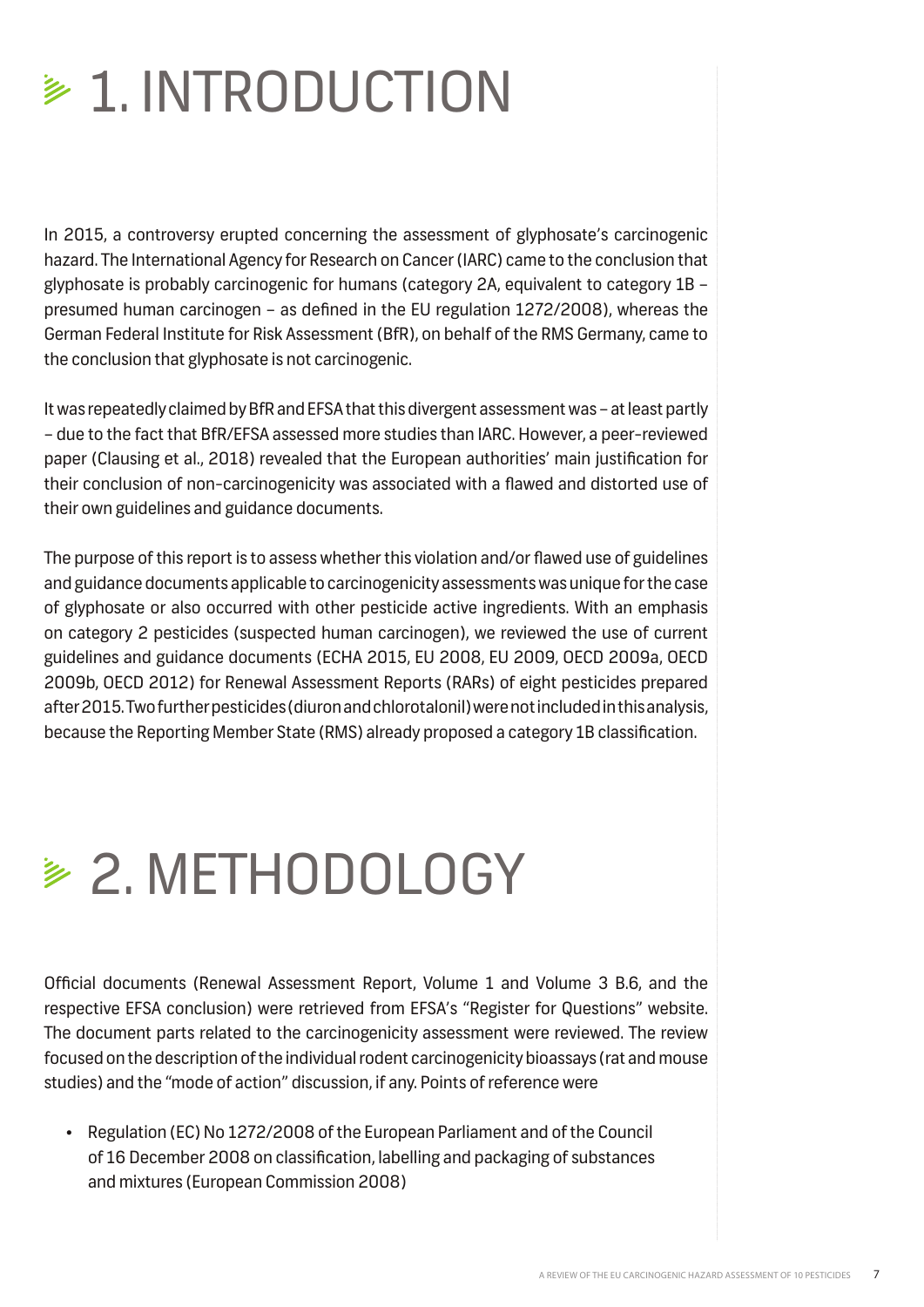- Regulation (EC) No 1107/2009 of the European Parliament and of the Council of 21 October 2009 concerning the placing of plant protection products on the market and repealing Council Directives 79/117/EC and 91/414/EC
- OECD Guidance Document 116 on the conduct and design of chronic toxicity and carcinogenicity studies (OECD 2012)
- OECD Test Guideline 451, Carcinogenicity Studies (OECD 2009a)
- OECD Test Guideline 453, Combined Chronic Toxicity/Carcinogenicity Studies (OECD 2009b)
- ECHA Guidance to Regulation (EC) No 1272/2008 on classification, labelling and packaging (CLP) of substances and mixtures (ECHA 2015)<sup>11</sup>

All individual rodent bioassays, as described in the authorities' documents, were assessed concerning the use of the statistical method, the survival rate, the description of tumour incidences observed in the study, and use of historical control data for interpretation of observed tumour incidences. The use of a weight of evidence approach, insofar as this was discussed in the authorities' documents, was also taken into account.

It should be noted that the ability to make an independent evaluation of the authorities' assessment hinges on the level of detail provided in the official reports. Only for compounds with enough detail was a critical assessment possible.

### **≥ 2.1. STATISTICAL METHOD**

In the scientific community, it is well known that statistical significance of an increase tumour incidences is not the only criterion for concluding whether a pesticide is carcinogenic or not. Specifically for that reason it is important to make a proper statistical evaluation and at the same time take into account biological relevance and other weight of evidence aspects. However, taking into account other aspects for the final conclusion applies for both situations – presence and absence of statistical significance. This view is explicitly supported by OECD guidance document no. 116, saying, "Similarly declaring a result non-significant … should not be interpreted as meaning the effect is not biologically important" (OECD 2012, p. 118). Moreover, from the flow diagram on page 123 of this guidance document, it becomes obvious that for the statistical analysis of tumour incidences, so-called trend tests are preferred over pairwise comparisons. Trend tests are more powerful than pairwise comparisons (OECD 2012, p. 127). Furthermore, statistical tests can be applied as one-sided or two-sided comparisons. A onesided comparison has twice as much statistical power as a two-sided comparison, because the test is performed only in one pre-specified direction. In other words, in a one-sided comparison, the statistical analysis evaluates whether the pesticide causes an increase of tumour incidences, and not whether a pesticide has therapeutic properties (decreasing a tumour incidence). Thus, for risk assessments, the application of one-sided comparisons makes sense.

**11** It should be noted that the carcinogenicity part of the updated version of this guidance (ECHA 2017) is identical to the 2015 version, except for very minor changes and a new section on classification of substances containing CMR constituents, additives or impurities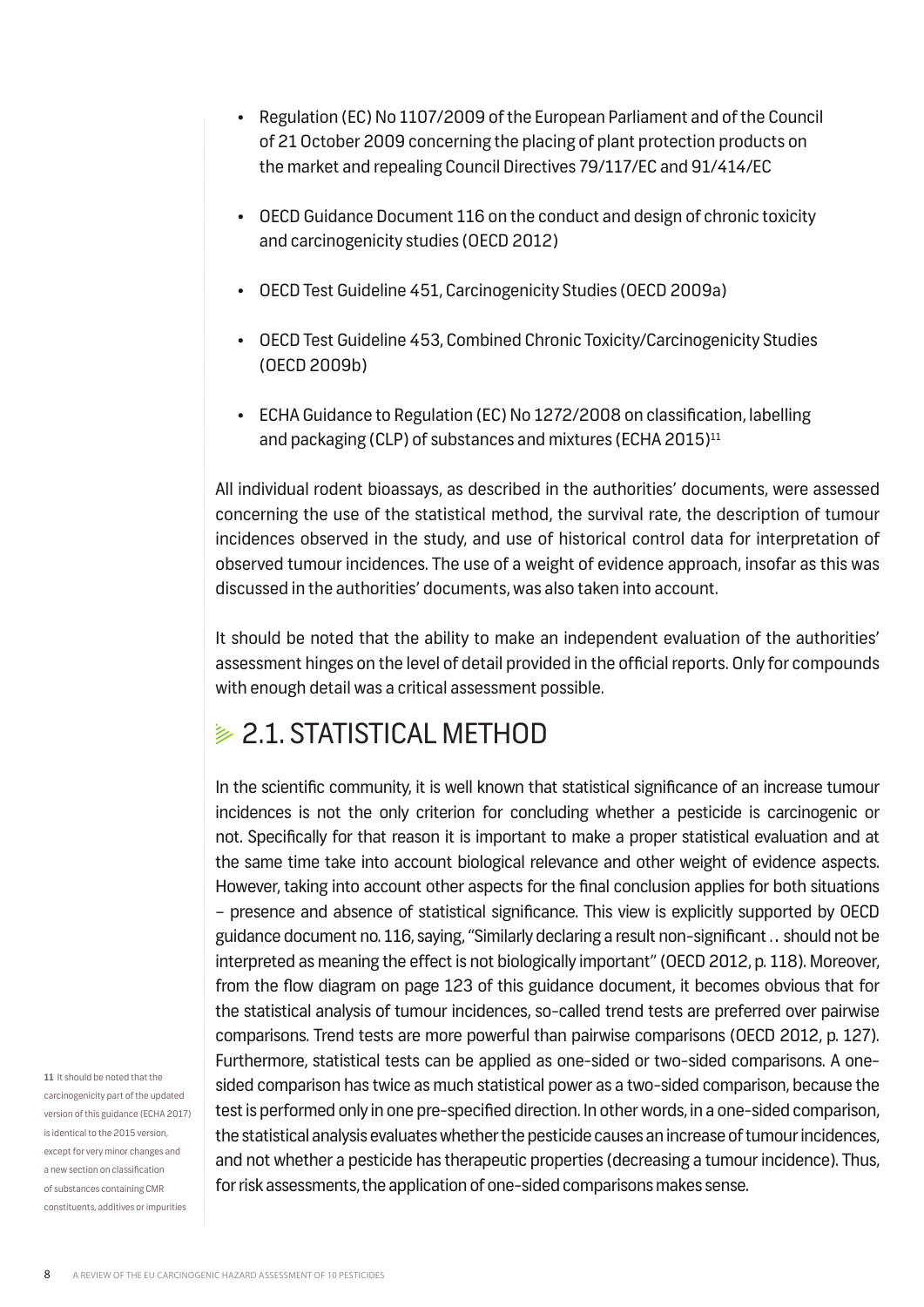In the case of glyphosate, Clausing et al. (2018) criticized the double attenuation of the power of statistical analysis of carcinogenicity studies as applied by the European authorities. They preferred pairwise comparisons instead of trend tests and exclusively applied two-tailed tests instead of one-sided tests.

This weakened the strength of evidence, even before taking into account biological relevance or weight of evidence. According to regulation (EC) 1272/2008, "Strength of evidence involves the enumeration of tumours in human and animal studies and determination of their level of statistical significance."

## $\geqslant$  2.2. SURVIVAL RATE

Carcinogenicity studies are long-term studies (covering about 75% of the life expectancy of rodents), and for the validity of a study it is crucial that sufficient animals survive until the end of the 18- or 24-month study period. Therefore, OECD guidance document no. 116 recommends:

*"For a negative result to be acceptable in a rat carcinogenicity bioassay, survival in the study should ideally be no less than 50% in all groups at 24 months, while for 'life span studies', studies continued to end of life/death of the animals' survival at study termination should not be less than 25%. In a mouse study, survival in all groups in the study should be no less than 50% at 18 months. It is the responsibility of the study director to use rodent strains that would ensure adequate survival at 18/24 months. Additionally, no more than 10% of any group should be lost due to autolysis, cannibalism, or management problems." (OECD 2012, p.80)*

In other words, studies with a survival rate of less than 50% in any of the groups after 24 months in rats or 18 months in mice should not be accepted by the authorities as proof of no carcinogenicity.

### **2.3. HISTORICAL CONTROL DATA (HCD)**

HCD (the use of tumour incidence data from control group animals of earlier studies) can support the interpretation of data from the carcinogenicity study under consideration. However, OECD guidance 116 emphasizes that "the concurrent control group is always the most important consideration in the testing for increased tumour rates". Importantly, strict rules concerning the use of HCD should be followed. This includes that HCD should come from the same laboratory and the same strain of animals and should have been generated within a maximum of 5 years prior to the actual study. Finally, the median and the Interquartile Range (IQR) should be used, but not the arithmetic mean and the "simple" range.

In other words, a number of restrictions apply before HCD should be used to dismiss the findings of a study.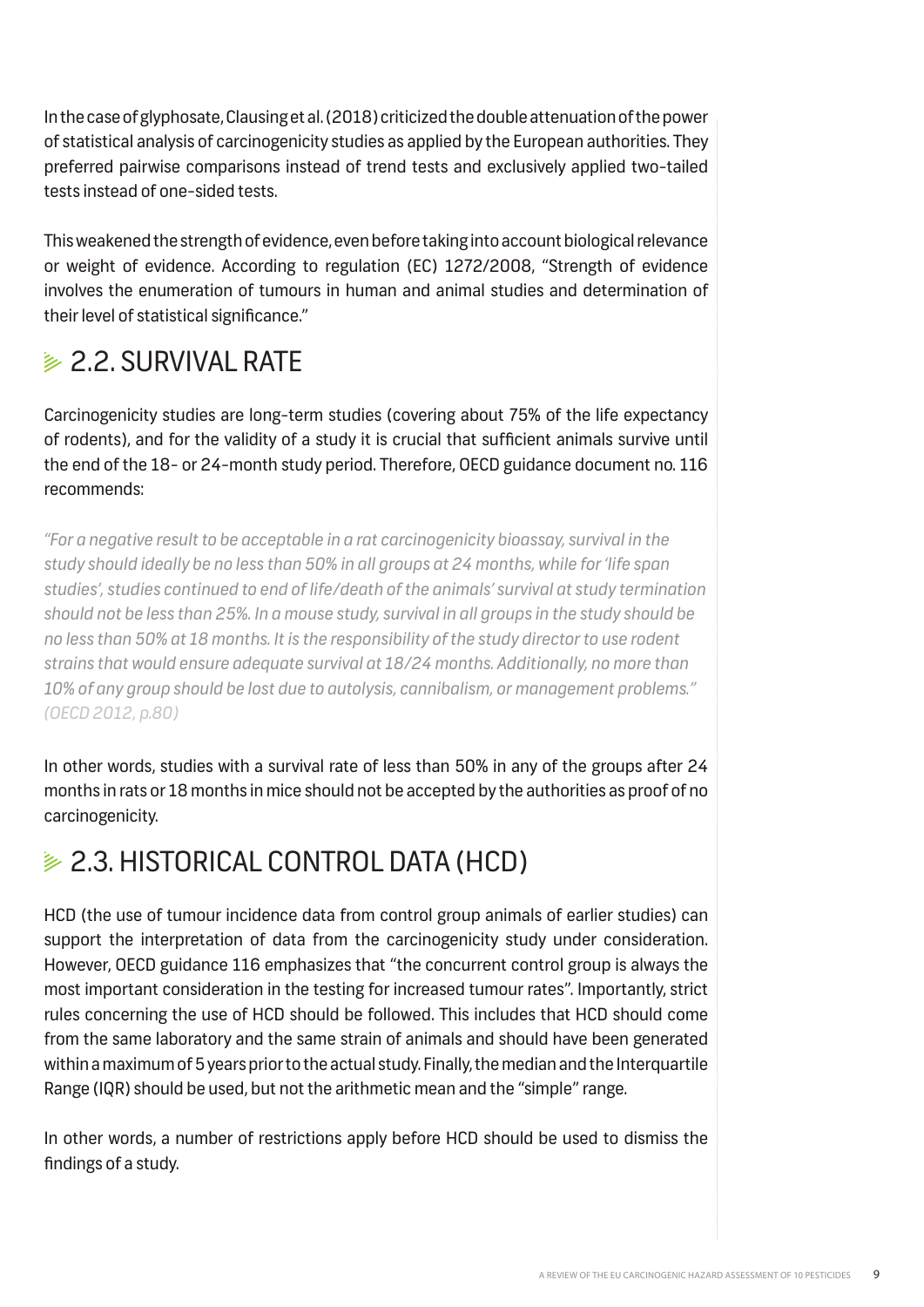## **≥ 3. RESULTS**

### $\geqslant$  3.1. CAPTAN

#### RMS: **Austria**; Year of RAR: **2018**; Proposed category: **2**

The classification of captan as a category 2 carcinogen was based on the results of two rat and two mouse studies. According to the RAR, no tumours were observed in rats, but duodenal tumours were seen in both mouse studies.

#### **3.1.1. ASSESSMENT**

For the 1982a rat study the RMS stated (RAR Volume 3 B.6, p.111):

*"The incidence of microscopic neoplastic and non-neoplastic lesions was comparable between treatment groups and the controls. There were no statistically or toxicologically significant increases in any tumour type, total tumours, total benign tumours or total malignant tumours."* 

However, no details on tumour incidences were given, nor was the method of statistical evaluation described. Furthermore, no information was provided on the survival of the animals at the end of the 2-year study period. The 1983 rat study prompted a similar statement in the RAR, but with regard to neoplastic changes, it is not mentioned which statistical method was used.

Due to this lack of information an assessment of the two rat studies is impossible.

A life-time mouse study (1981) using dietary concentrations of 0, 6,000, 10,000 or 16,000 ppm was terminated at week 113. A statistically significant increase in duodenal neoplasms was described, but without details on the statistical analysis. An increased incidence of duodenal tumours was also seen in the second mouse study (1983). Therefore, captan was classified as a category 2 carcinogen. The mode of action proposed for these duodenal tumours appears plausible: Damage of intestinal villus cells, resulting in enhanced cell replication and subsequent tumours due to the formation of thiophosgene – a degradation product of captan with irritant properties (RAR, volume 1, p. 41).

However, in the 1981 mouse study, the RMS mentioned a second tumour type (lymphosarcoma), which according to the RAR was increased in females of the high-dose group, though supposedly not statistically significant. Scant information was provided: "The number of thymic lymphosarcomas was slightly increased (p < 0.09) in high dose females (4/26) compared to the control (0/30)" (RAR, Volume 3 B.6, p. 119). No information on the incidences in the other dose groups or in male animals is given, and it is not known which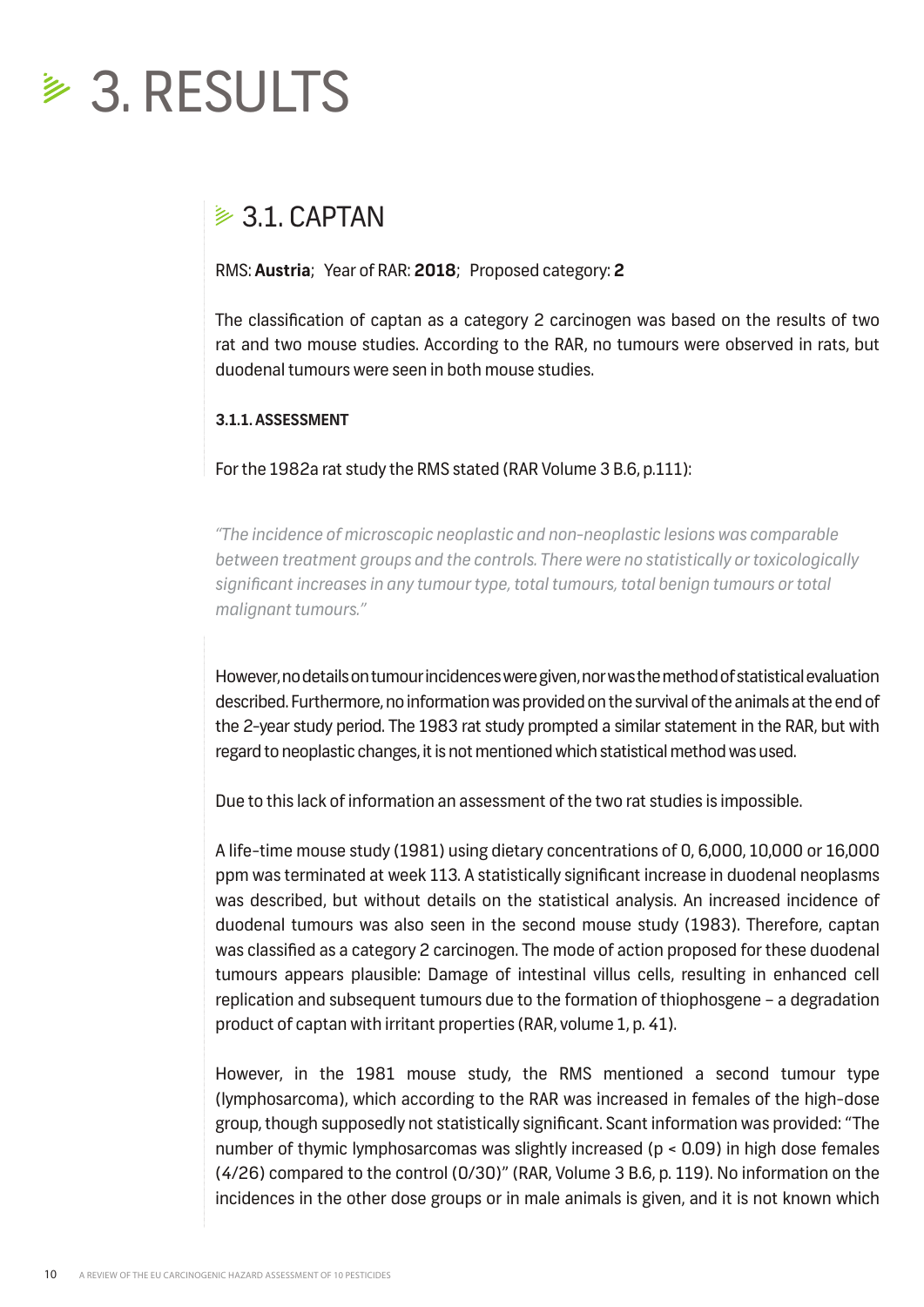statistical method was used to establish the error probability of p < 0.09. It is also not known what the incidences of 4/26 and 0/30 refer to, because the total number of females was 80 in each group, and according to Table 6.5-5, there were 10 and 33 surviving females at the study's termination in the control and high dose group, respectively. It is disturbing that no detailed data are available, because the cause of death determined for animals dying during the study "was attributed to lymphosarcoma/myeloproliferative disease or duodenal neoplasms" (RAR, Volume 3 B.6, p. 116). According to these data, lymphosarcoma was considered an important outcome in this carcinogenicity study, but from the limited details provided in the RAR, it cannot be assessed whether the study has been properly assessed.

In a followup study (1983), presumably using the same strain of CD-1 mice, the animals were exposed to dietary concentrations of 0, 100, 400, 800 or 6,000 ppm captan. The diets were "administered for approximately 22 months". No reason was given for the shorter-thannormal study duration (24 months being the usual duration), no exact time point or reason for the study's termination was given, and concrete information about mortality was restricted to a remark that during the first 14 months of the study, mortality for high-dose males was higher (35%) as compared to control males (15%). The duodenal tumours were confirmed at the dietary concentrations of 6,000 ppm and were also seen at 800 ppm. The crucial flaw of this study is that only selected tissues were examined histopathologically, and lymphatic tissues were not included, except for those with macroscopic lesions and the mesenteric lymph nodes of animals with gastroinstestinal lesions. In other words, lymphosarcoma were not systematically assessed.

#### **3.1.2. CONCLUSION**

Based on the information in the RAR it is impossible to make an independent evaluation of the claim that no toxicologically significant increases in rats were seen. For the mouse studies, while a plausible mode of action was provided for duodenal tumours, the observed increase of lymphosarcoma in the 1981 mouse study was insufficiently evaluated. In the 1983 mouse study such an evaluation was not possible due to a flawed study design. It cannot be excluded that captan would qualify as a category 1B carcinogen according to Regulation (EC) 1272/2008.

### $\geqslant$  3.2. CHI ORPROPHAM

#### RMS: **The Netherlands**; Year of RAR: **2017**; Proposed category: **2**

The proposal to classify chlorpropham as a category 2 carcinogen was based on the results of two rat and two mouse carcinogenicity studies. One further rat study, one further mouse study, and one study in golden hamsters were convincingly described as inappropriate for assessment.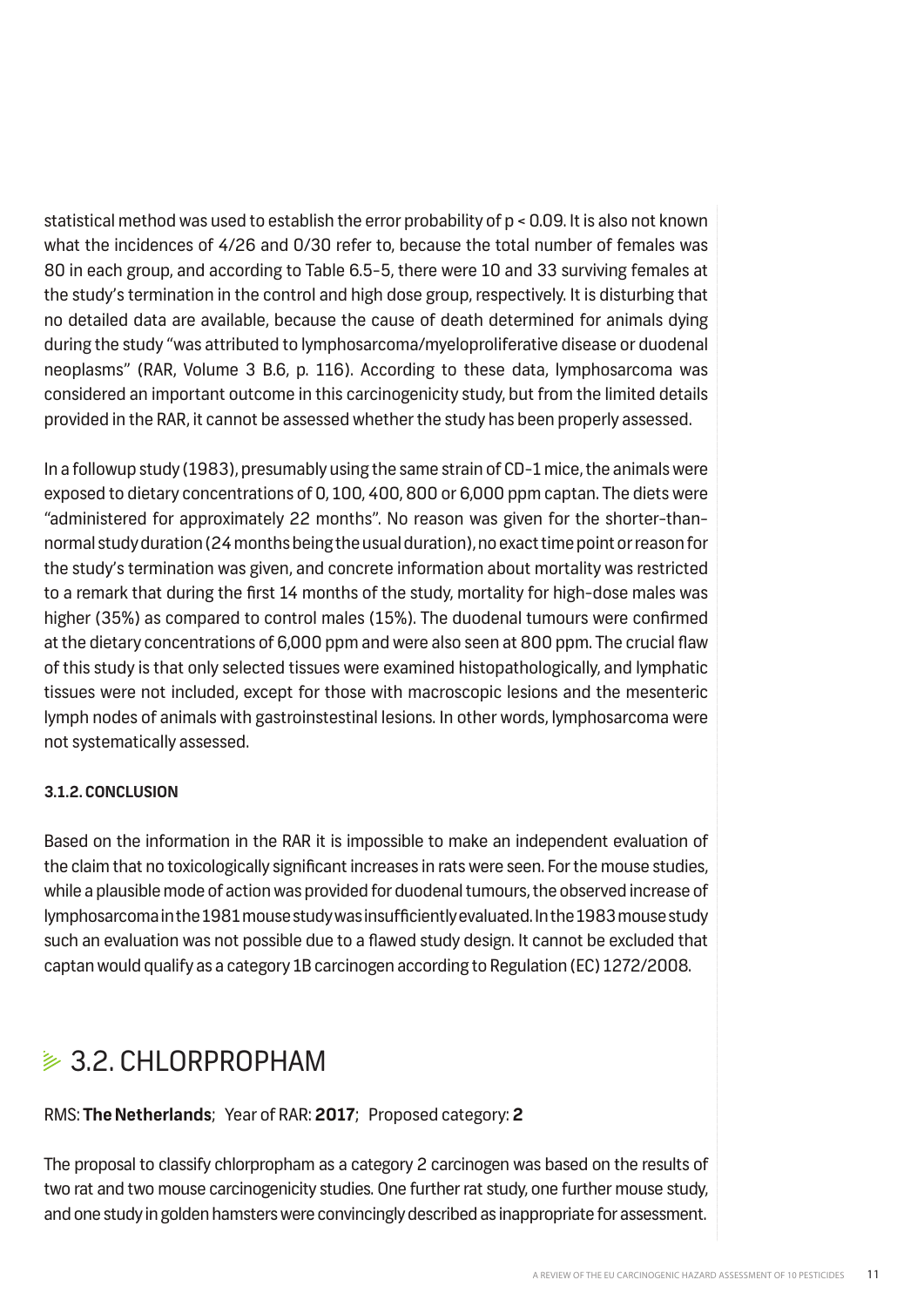#### **3.2.1. ASSESSMENT**

The RAR did not provide any details about the statistical methods used to evaluate tumour incidences in any of the carcinogenicity studies. In addition, while compliance with OECD guidelines no. 451 or 453 was claimed (except that some technical deviations were mentioned), the statement made for mouse study 2 and rat study 2 that "microscopy [was carried out] of approximately 40 tissues" (emphasis added) does not create confidence that RMS did properly check guideline compliance, because microscopic examination of at least 43 different tissues is mandatory. Besides, histopathological examination was not described at all in the RAR for mouse study 1 and rat study 1.

According to the RAR, no tumours were observed in the two mouse studies, but a significant increase in benign interstitial tumours in the testes (Leydig cell tumours) was observed in one rat study. In the other rat study there was a higher frequency and severity of Leydig cell hyperplasia in the highest dose group.

Except for the Leydig cell tumours in rat study 1 and the higher/more severe incidence of Leydig cell hyperplasia in rat study 2 (which potentially could lead to Leydig cell tumours), no tumour incidence was tabulated for any of the studies. Data were presented in the narrative part of rat study 2 for another tumour type (thyroid cell adenomas). Incidences did not differ between groups.

The applicant claimed that the observed increases in Leydig cell tumours are not relevant for humans, based on the proposed mode of action, i.e. "dopamine agonism". The RMS did not agree with this proposal, but failed to sufficiently take into consideration mechanistic evidence from the scientific literature. Summarizing the paper by Orton et al. (2009), the RMS stated, "Chlorpropham was reported to have shown anti-androgenic activity in the yeast based androgenicity screen at concentrations ranging from 0.5-15.6 μM", and cautioned that "Yeast-based assays may not be predictive for human or environmental species" (RAR Volume 3 B.6, p. 291). However, it failed to take note of a more recent publication (Kugathas et al. 2016), demonstrating anti-androgenic activity of chlorpropham in a model of SC5 mouse Sertoli cells. This is a mammalian model and therefore more predictive of human health effects. At the same time, it is in line with the results from the yeast-based assay.

#### **3.2.2. CONCLUSION**

Due to insufficient information in the RAR, we were unable to perform an in-depth evaluation of the assessment made by the RMS. It is known from glyphosate (for which the original reports of the carcinogenicity studies became accessible) that the authors of the RAR failed to detect or report statistically significant increases of certain tumour types (Portier and Clausing 2017). Therefore, from the data available, it cannot be excluded that such a failure also exists in the present case. Moreover, the scientific literature was insufficiently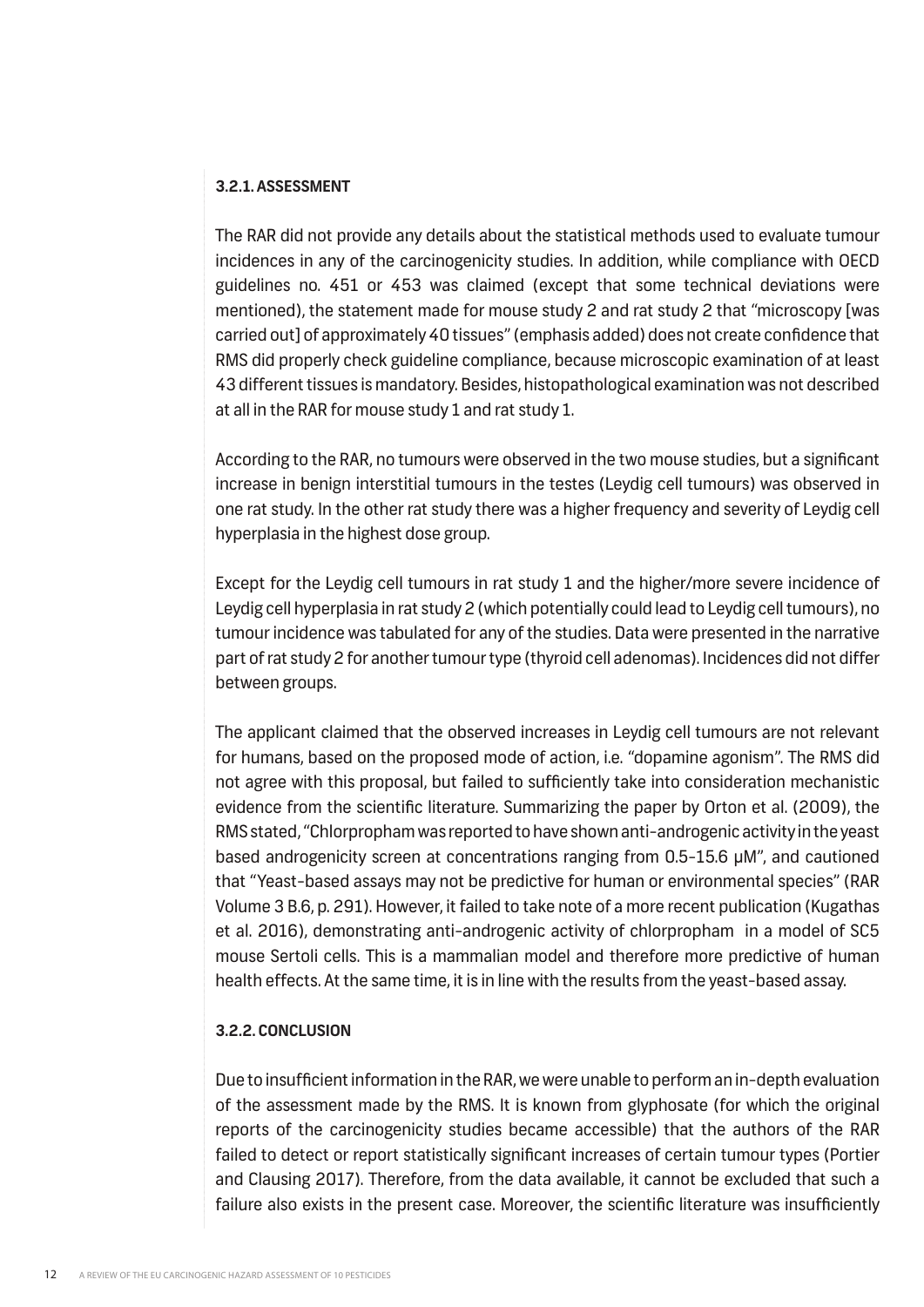taken into consideration by the RMS. An important paper published by Kugathas et al. in April 2016, corroborates the anti-androgenic activity of chlorpropham described earlier, using a yeast-based assay (Orton et al. 2009). The paper by Orton et al. was considered of limited relevance by RMS. Importantly, the new publication by Kugathas et al. supports a possible anti-androgenic mode of action in mice that is, therefore, relevant for humans. In contrast, the applicant claimed that the observed Leydig cell tumours are due to an interference with the dopaminergic system in the mouse brain, and, therefore, not relevant for humans. The RMS or the EFSA should have taken into account the publication by Kugathas et al. (2016), leading to the conclusion that human relevance of the observed Leydig cell tumours cannot be excluded.

### $\geqslant$  3.3. DIMOXYSTROBIN

#### RMS: **Hungary**; Year of RAR: **2017**; Proposed Category: **2**

The proposed classification of dimoxystrobin as a category 2 carcinogen was based on one rat and one mouse carcinogenicity study. In addition, tumour findings in a rat chronic toxicity study were taken into consideration.

#### 3.3.1. Assessment

An increase of duodenal adenoma and adenocarcinoma was observed in the study using B6C3F1 mice. The RAR states that dimoxystrobin has no irritant properties. Rather, the duodenal tumours were explained as the result of an adaptive cell proliferation of the duodenal epithelium, to compensate for a reduced iron uptake in the duodenum. It was proposed that dimoxystrobin interferes with duodenal receptors (Dcytb and Ferroportin) involved in iron absorption. The applicant provided convincing evidence (additional mechanistic studies) for this reversible threshold mechanism. At the same time, the RMS dismissed liver tumour findings in the rat study. The incidences of the liver tumours are shown in the table below.

Liver tumours in the 2-year rat carcinogenicity study (50 animals per sex per group in all groups)

| <b>SEX</b>           | <b>MALES</b> |    |     | <b>FEMALES</b> |   |    |     |        |
|----------------------|--------------|----|-----|----------------|---|----|-----|--------|
| Dose (ppm)           |              | 50 | 150 | 500            | 0 | 50 | 150 | 500    |
| Liver adenoma        | 2            | 3  |     | 3              |   |    | 2   | $4^*$  |
| Liver adenocarcinoma | 3            | 3  |     | 4              | U | U  |     |        |
| Combined             | 5            | 6  | 8   |                |   |    | 3   | $4***$ |

*\* marginally statistically significant (Cochran-Armitage trend test, p=0.0529, one-sided),* 

*\*\* borderline significant (Cochran-Armitage trend test, p=0.0642, one-sided) own calculation.*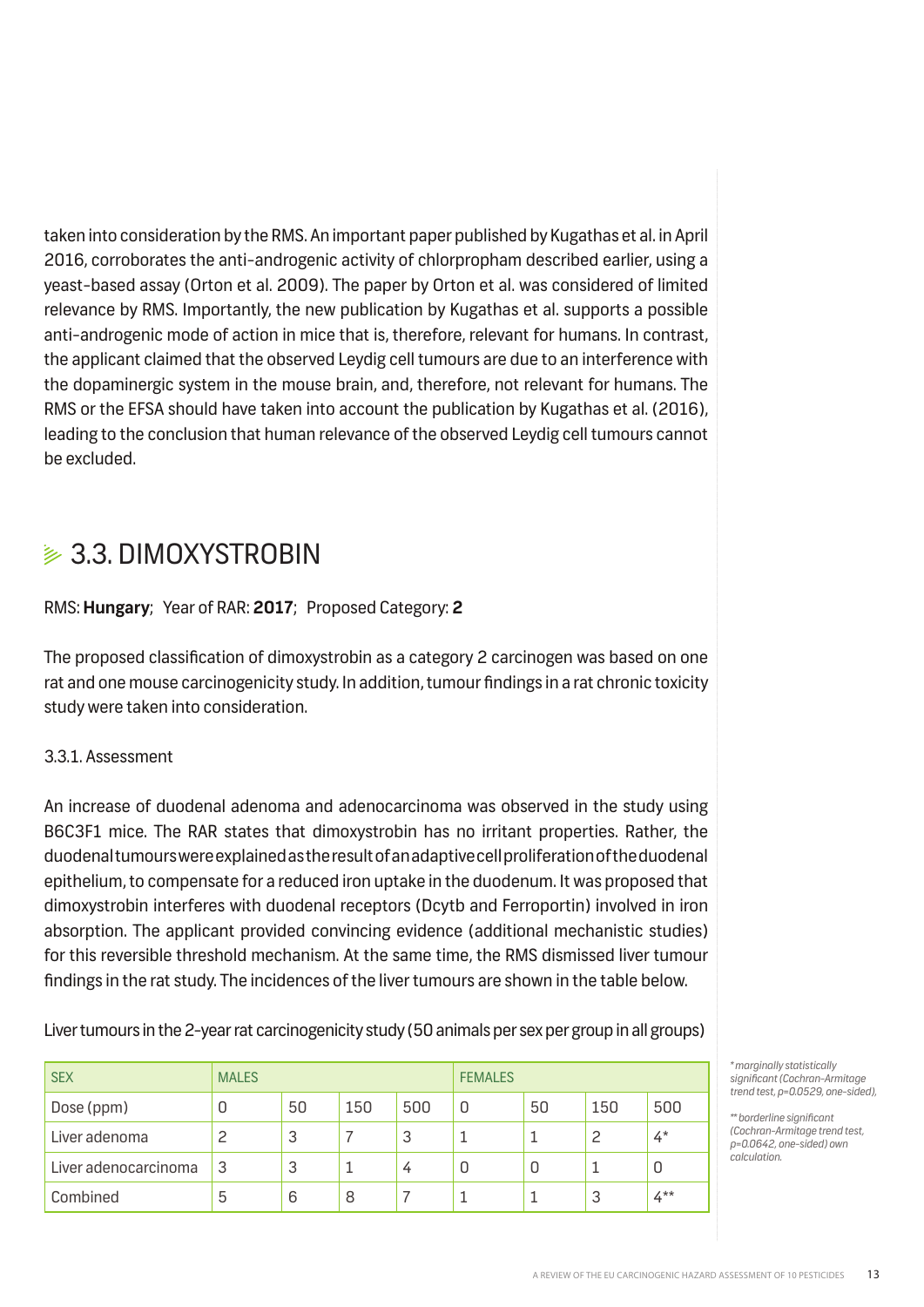In female rats, there was a dose-dependent, significant increase for the incidences of liver adenoma and adenocarcinoma combined. In addition, male rats exhibited a non-significant tendency for an increase. The RMS not only failed to apply a statistical evaluation, it also used flawed HCD to dismiss the finding instead of putting emphasis on the concurrent control as recommended by OECD (2012). The report of this study dates back to the year 2000, but RMS, while using the HCD range, which often can be misleading and therefore is discouraged by OECD (2012), referred to a total of 29 studies covering a period of more than 20 years (between 01 January 1992 and 07 July 2015) instead of the maximum last five years prior to the study under evaluation as stipulated by OECD (2012). Furthermore, while OECD (2012) recommends using the interquartile range (instead of the simple range), scientifically even more sound methods are available to integrate HCD, instead of just referring to the HCD range (Fung et al. 1996, Tarone 1982, Yanagawa et al. 1985). In other words several restrictions for using HCD were violated to be able to dismiss the significant tumour findings.

#### **3.3.2. CONCLUSION**

The applicant and RMS convincingly presented a reversible threshold mechanism for the duodenal tumors observed in mice which enables the application of dose-response considerations in the evaluation of carcinogenic hazards. However, RMS failed to acknowledge the statistically significant increase in liver tumours and used flawed HCD to dismiss this increase, which they also erroneously considered non-significant. Without access to the full reports of both rat and mouse studies and detailed information about HCD, it is impossible to exclude that dimoxystrobin could qualify as a category 1B carcinogen.

### $\geqslant$  3.4. FOI PFT

#### RMS: **Austria**; Year of RAR: **2018**; Proposed category: **2**

The classification of folpet as a category 2 carcinogen was based on two rat and two mouse carcinogenicity studies. RMS concluded, "Folpet was not carcinogenic in rats", and "Folpet was carcinogenic in mouse, duodenal carcinomas and adenomas were produced" (RAR, Volume 1, p.40).

#### **3.4.1. ASSESSMENT**

Concerning the duodenal tumours in mice, a mode of action similar to that of captan was proposed: the formation of thiophosgene, leading to tumour formation because of its irritant properties (see captan assessment above for further details). For folpet too, the mode of action proposed for duodenal tumours in mice appears plausible and acceptable.

However, several other tumour incidences were significantly increased according to the RAR,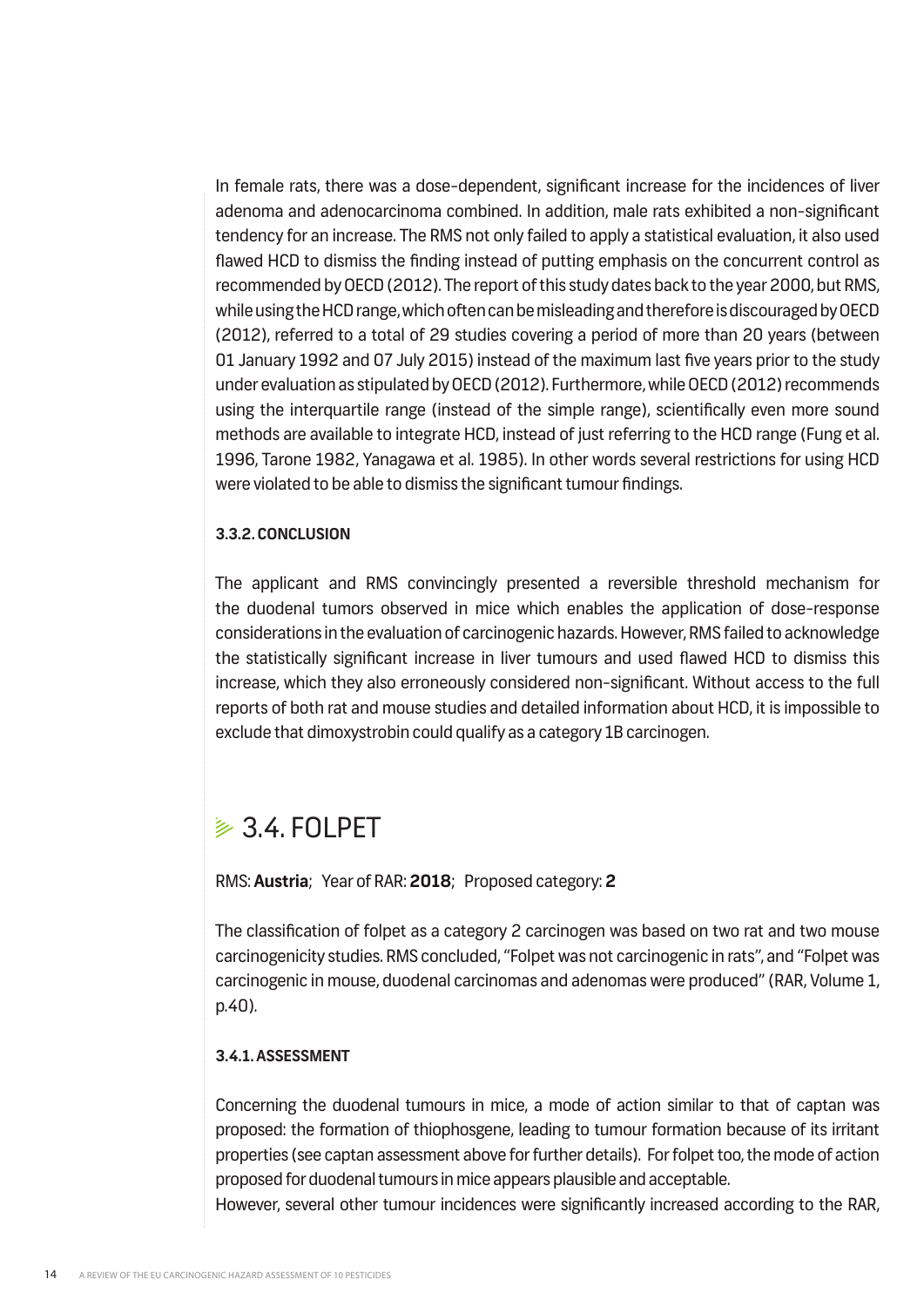namely benign fibro-epithelial mammary gland tumours, malignant lymphoma and C-cell adenoma of the thyroid in the study using Fischer F344 rats, malignant lymphoma and stomach papilloma in the study using B3C6F1 mice, benign b-squamous papilloma in the 1994 study using CD-1 mice, and a significant increase in the total number of malignant neoplasms (not specified in the RAR) in the 1982 study using CD-1 mice. All of these statistically significant increases were dismissed with questionable arguments and the classification as a category 2 carcinogen was solely based on the finding of duodenal tumors together with its mode of action. Therefore, it is worth looking at these dismissals more closely.

Additional tumours with significantly increased incidences in the Fischer F344 rat study (60 animals per sex per group)

| <b>SEX</b>                                                  | <b>MALES AND FEMALES COMBINED</b> |     |       | <b>FEMALES</b>  |   |               |       |                   |
|-------------------------------------------------------------|-----------------------------------|-----|-------|-----------------|---|---------------|-------|-------------------|
| Dose (ppm)                                                  | 0                                 | 500 | 1,000 | 2,000           | 0 | 500           | 1,000 | 2,000             |
| Mammary gland,<br>benign fibro-epithelial<br>tumour p-value | 9                                 | 6   | 11    | $15*$<br>0.0298 |   | 5             | 8     | 12<br>0.0476<br>@ |
| Malignant lymphoma<br>p-value                               | 0                                 | 3   | 4     | $5*$<br>0.0316  | Ω | $\mathcal{L}$ | 2     | 3<br>0.0923       |
| Thyroid C-cell<br>adenoma p-value                           | 10                                | っ   | 4     | 10<br>0.2637    | 4 | <sup>n</sup>  | 2     | $8*$<br>0.0227    |

*\* significantly different according to RAR at p = or < 0.05 #Cochran-Armitage trend test, one-sided*

*@ additional significance according to own calculations, using Cochran-Armitage trend test, one sided*

#### *Inappropriate use of HCD*

Because of the findings described above, RMS requested from the applicant: "If available … contemporaneous historical control data (from the same species, strain and laboratory) for these tumour types" (RAR Volume 3 B.6, p. 171).

But instead of providing appropriate HCD as requested by RMS, the applicant used two publications from the U.S. National Toxicology Program (Haseman et al. 1984; Haseman et al. 1985) to argue that the increased tumour incidences are irrelevant, which was accepted by the RMS (RAR Volume 3 B.6, p. 172). In addition to using inappropriate HCD, the applicant's argument contains a number of errors and/or false claims. Nevertheless it was accepted by the RMS. The errors and/or false claims include:

• The publication used by the applicant itself (Haseman et al. 1984, p.134) states: "Supplemental comparisons with historical control rates may occasionally be made and should generally be limited to data from the same laboratory. For certain uncommon or rare tumors use of program-wide rates may be appropriate" (emphasis added). Even within the National Toxicology Program, which has made efforts to standardize the conduct of carcinogenicity studies with the aim of making HCD more comparable, the use of "program-wide" tumour incidences (HCD combined from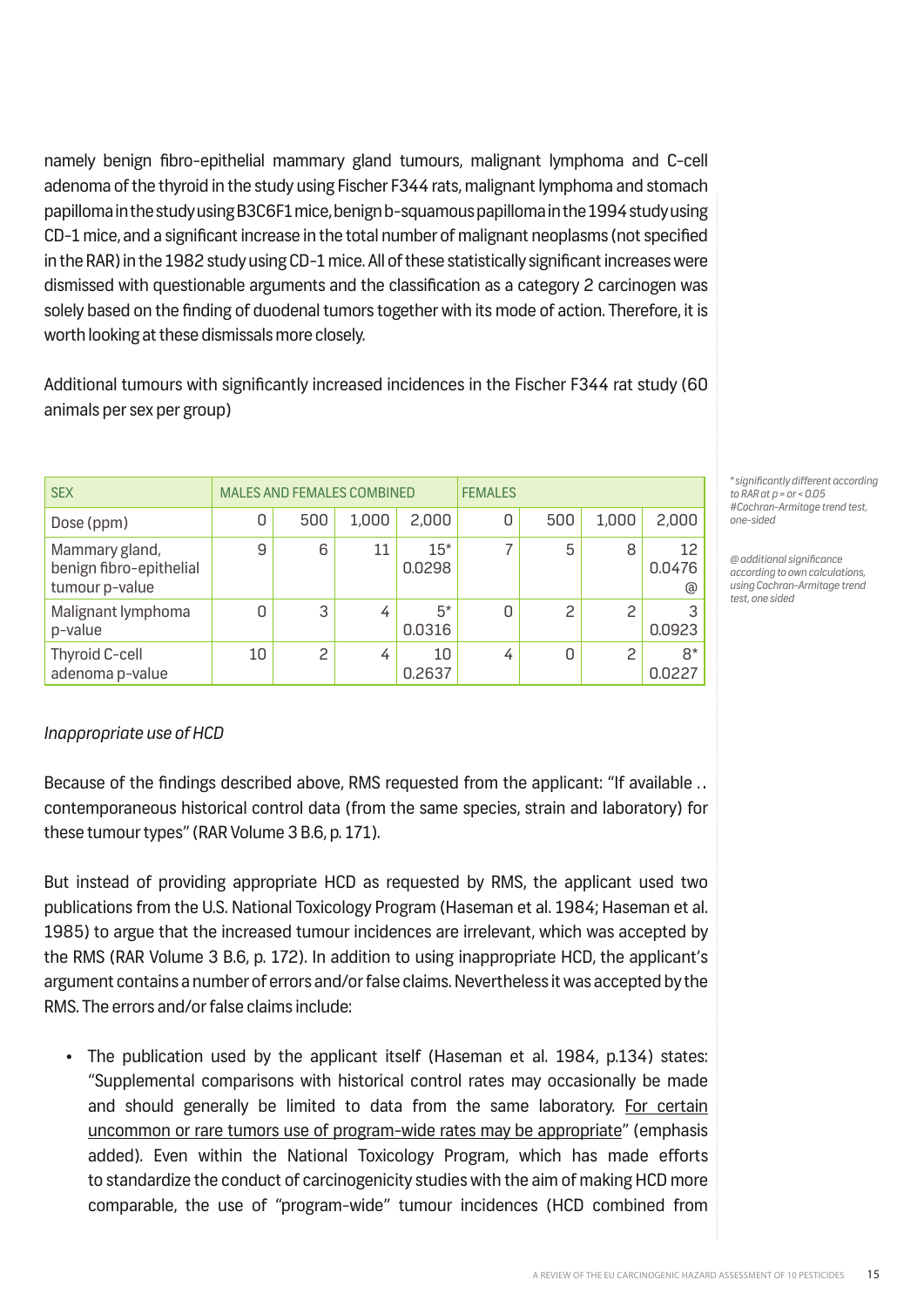several locations of the National Toxicology Program) were only considered appropriate for rare tumours. The three tumour types listed in the table above are definitely not rare tumours.

- The statement, "Folpet … is not present systemically" (RAR Volume 3 B.6, p. 172), contradicts the applicant's own data, where it is stated: "In the rat, absorbed Folpet is converted to phthalamic acid via phthalimide" (emphasis added, RAR Volume 3 B.6, p. 12). In other words, folpet in fact is available systemically.
- For thyroid C-cell adenoma and carcinoma, besides using inappropriate HCD, the applicant presented a non-transparent mix of percentages and absolute incidences from the entire study (i.e. with early mortalities) and/or at study termination.

#### *Significantly higher tumour incidence in the CD-1 rat study not recognized or ignored*

In the 1985 study using CD-1 rats, an incidence of 1, 5, 4, and 8 of interstitial cell tumours in the testes was observed for the control, low, mid, and high dose group, respectively (RAR Volume 3 B.6, p. 171, p. 177, table 6.5.1-20). This is a statistically significant increase (p = 0.0348, Cochran-Armitage trend test, two-sided, own calculations) – a finding that was neither mentioned by the applicant in its dossier nor detected by the RMS.

#### *Significant increase of non-duodenal tumours in mouse studies dismissed*

In the 1985 study using B6C3F1 mice, a significant increase in malignant lymphoma (Peto's test for trend, p<0.01) was seen in female mice and – according to the RAR – "an increased trend among late decedent males" (RAR Volume 3 B.6, p. 171, p. 180). RMS stated that the study author considered this lesion as having only a "dubious relationship to treatment" with no further comment or explanation why this trend should be considered "dubious" especially given that the same type of tumour was seen in the study using Fischer 344 rats. In addition, the incidence of stomach papilloma was significantly increased in female mice. A significantly increased incidence of stomach papilloma was also seen in the 1994 study using CD-1 mice.

#### **3.4.2. CONCLUSION**

The applicant focused on a mode-of-action explanation for duodenal tumours, enabling the determination of a dose without carcinogenic effect, and, thus, making possible a category 2 classification of folpet. However, increased incidences of non-duodenal tumours were observed in two rat and two mouse studies – findings that were either ignored or dismissed by the applicant using flawed arguments. RMS failed to follow up on these deficits and accepted the misleading arguments of the applicant. With the caveat that access to the full study reports and additional information would be needed for a final conclusion, the available data warrant a classification of folpet as a category 1B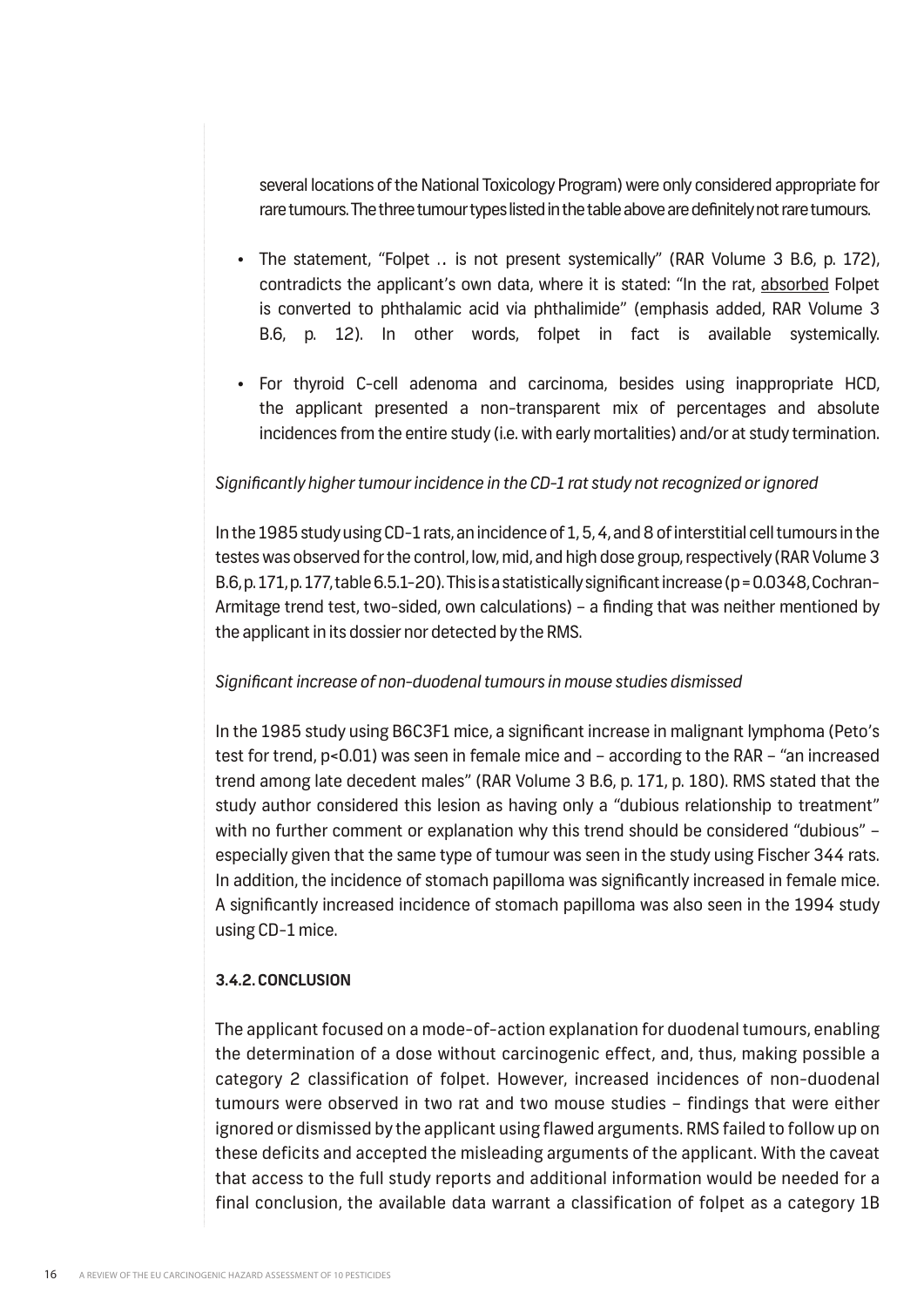carcinogen, also because a significant increase in malignant lymphoma was observed in both species, rats and mice.

### **≥ 3.5. FORCHLORFENURON**

RMS: **Spain**; Year of RAR: **2016**; Proposed category: **2**

The proposal to classify forchlorfenuron as a category 2 carcinogen was based on two rat studies and one mouse study, all of 24 months' duration. In addition, a supplementary 18-month study in mice with two dose levels was performed. The RMS concluded that the compound was not carcinogenic in the rat. For mice, the RMS concluded, "it cannot be excluded that the mechanism of formation of renal tumours proposed could be relevant for humans" (RAR, Volume 1, p. 21).

#### **3.5.1. ASSESSMENT**

A 1996 rat study was performed using Crl:CD BR rats. The only information about carcinogenicity in this study consisted of the statement, "There was no evidence of a treatment-related increase in either sex" RAR Volume 3 B.6, p. 88). According to the methods description for this study, the quoted statement refers to a statistical evaluation via pairwise comparisons (Chi-square test), without specification whether a one-sided or a two-sided test was used. Therefore, it is impossible to assess the validity of this claim. Likewise, in the 1987 study using Wistar rats, data on tumour incidences were not provided, so that the conclusion that the compound was not carcinogenic in rats cannot be scrutinized. For the 1987 mouse study using Crj:CD-1 mice, a significant association between treatment and the development of renal adenoma (both sexes) and adenocarcinoma (males only) was identified (incidences shown in RAR Volume 3 B.6, p. 98, table 6.5.2.2.-1).

#### **3.5.2. CONCLUSION**

If the statement is true that no carcinogenic effects were seen in the rat studies (which cannot be assessed, because no data were provided), then the classification of forchlorfenuron as a category 2 carcinogen (based on the significant increase in renal adenocarcinoma in male mice in one study) is correct. However, because the crucial data were not provided, this classification remains obscure.

### $\geq$  3.6. PHOSMET

RMS: **Spain**; Year of RAR: **2017**; Proposed category: **not carcinogenic**

The assessment was based on one rat and one mouse carcinogenicity study. The RMS concluded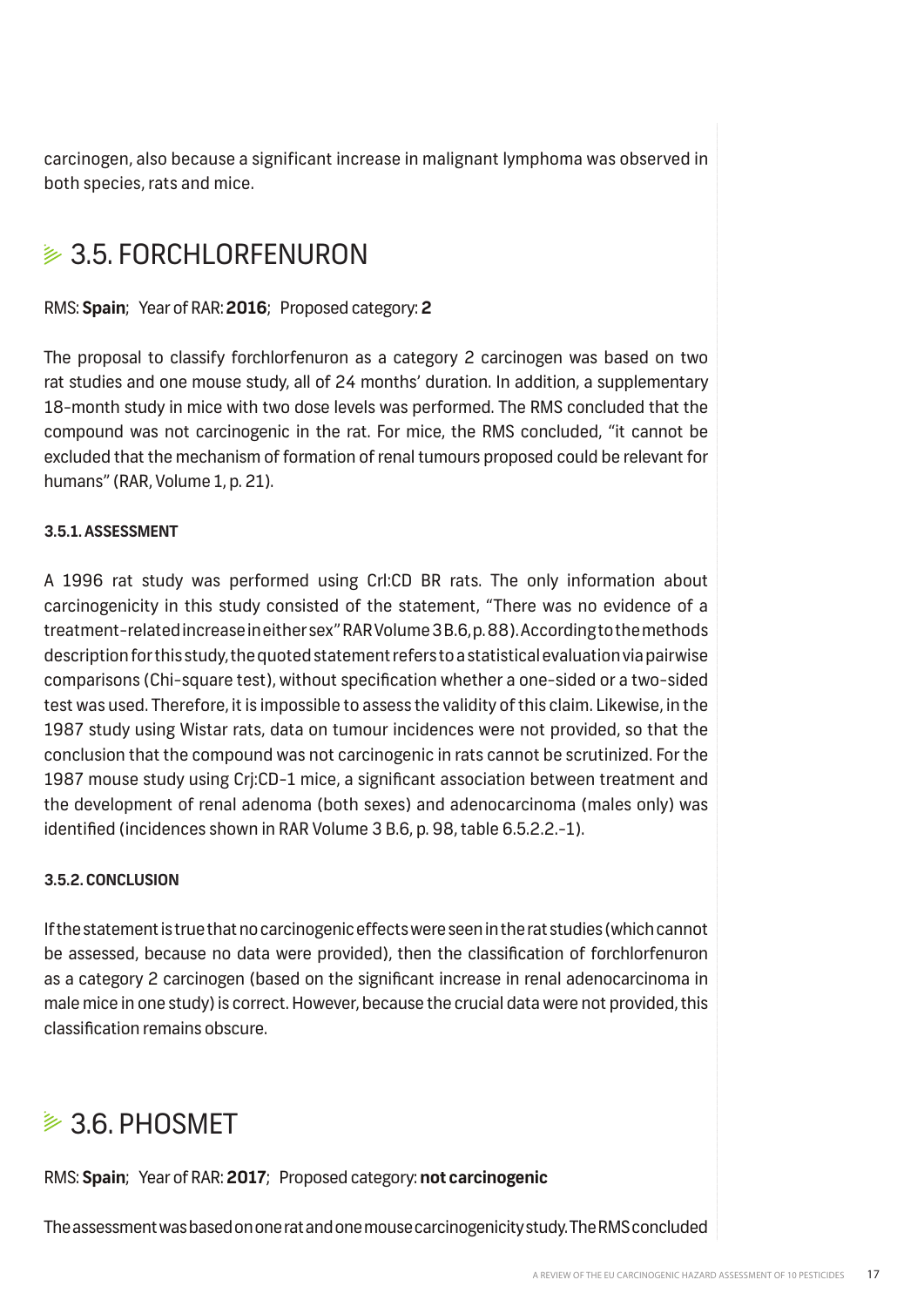that phosmet is not carcinogenic.

#### **3.6.1. ASSESSMENT**

Referring to the rat study, RMS stated (RAR, Volume 3 B.6, p.101): "Although initially the study was considered not acceptable due to the high mortality observed at 24 months in all groups, in EPCO meeting for mammalian toxicology (EPCO 33, Sep 2005), the experts concluded that it was adequate for the assessment of carcinogenicity."

This is a flawed conclusion in clear violation of OECD Guidelines 451 and 453 and OECD Guidance 116. In all the groups of this rat study, the mortality rate was higher than the 50% limit defined in these documents as acceptable, this study should not be considered valid for carcinogenicity testing. Therefore, a new study should have been required. In accordance with Regulation EC 1107/2009 and Regulation 283/2013, market approval for phosmet should have been withheld until the results of a valid carcinogenicity study in rats were available.

It is incomprehensible and completely non-transparent as to why the RMS came to the conclusion that the rat study was adequate for the assessment of carcinogenicity. In fact, in the RAR, the cut-off criterion for high mortality is cited (Volume 3 B.6, p. 103): "however the validity criteria in OECD 453 Guideline for long-term studies is 'survival of all groups should be no less than 50% at 24 months for rats'." On the same page, reference is made to a UK criterion: "UK competent authorities state that if survival falls below 50% after week 94 in the highest dose groups, then the study is not unduly compromised" (emphasis added). But survival at 24 months was 20%, 24%, 32%, 38% in the control, low, mid and high dose group, respectively, which shows that the OECD validity criteria are not met. The UK criterion mentioned in the RAR is also not fulfilled, because survival fell below 50% in week 92-93 for the control group and in week 87-88 for the lowest dose group.

Obviously, RMS took the applicant's claim at face value. In the dossier (Document M-CA, Section 5, p. 54) the applicant claimed, "Although survival was lower than 50% under the experimental conditions employed, the study is not considered to be unduly compromised. Low survival is a common issue in long-term studies with Sprague-Dawley rats. Survival fell below 50% only after week 94 in the highest dose groups, i.e. during the last weeks on study."

The applicant failed to report the unacceptably decreased survival in the control and lowest dose groups (see above) stating (emphasis added): "A **slightly** higher mortality rate was observed in control groups when compared to treated groups." The applicant concluded: "Overall, the study is thus considered to be valid and acceptable for assessment of carcinogenicity."

RMS Spain did not follow up on this, but referred to a "fat rat syndrome"12 as the reason for the decreased survival rate, ignoring the recommendation given on page 4 of OECD Guidelines 451 and 453: "If animals from this strain and source are known to present problems in achieving the normally accepted criteria of survival for long-term studies" (see Guidance Document No. 116) (emphasis added).

**12** This term refers to the shorter life-span of the Sprague-Dawley rats becoming obese at late age as compared, e.g. to Wistar rats. However, many regulatory studies with Sprague-Dawley rats compliant with the required 24 month study duration. Therefore, reference to a "fat rat syndrome" is not acceptable.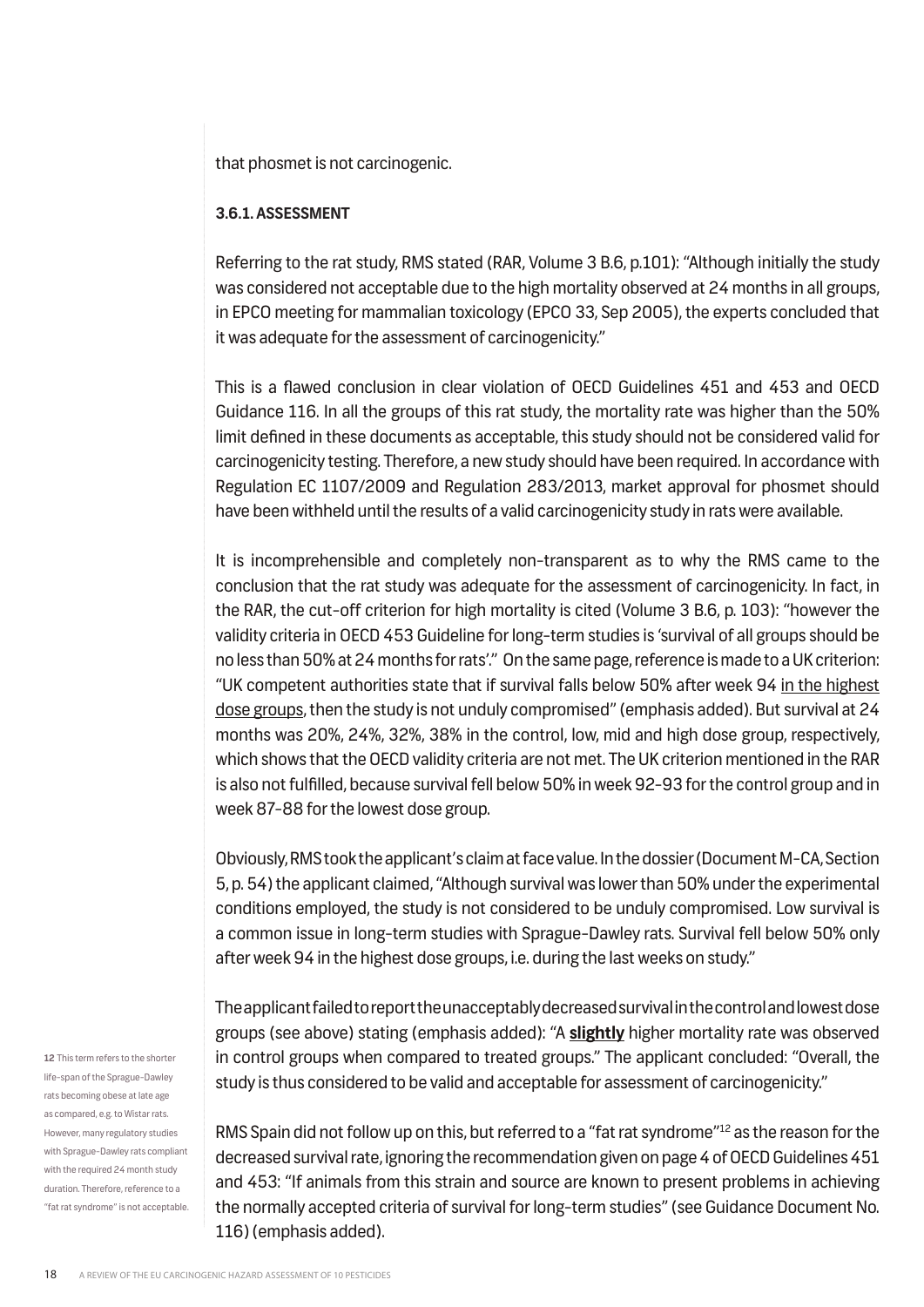The increase in liver adenoma observed in the mouse carcinogenicity study was dismissed by comparing the results with those of a single additional study (60 animals per sex) performed in the same laboratory at approximately the same time and in the same strain of mice. However, because this was only one study, it is impossible to conclude whether the outlier was the tumour incidence of this additional study or that of the control animals in the phosmet study. According to Guidance 116 (OECD 2012, p. 135) "the concurrent control group is always the most important consideration in the testing for increased tumour rates". Therefore, the dismissal of the observed increase in liver adenoma in phosmet-treated mice is not acceptable.

#### **3.6.2. CONCLUSION**

For rat studies it is crucial to have a duration of at least 24 months, with sufficient survival to ensure that test substance-related development of tumours can be assessed properly, throughout a sufficiently long period of the animals' lifetime. RMS ignored that this requirement was violated, accepted an invalid rat study, and concluded that no evidence exists for neoplastic effects of phosmet. This is particularly worrisome, because in addition to accepting an invalid negative study in rats, the RMS dismissed the observed increase in liver adenoma in the mouse study based on unacceptable HCD. Also, it should be noted that in the rat study, non-neoplastic changes in the liver (fatty liver) were observed more frequently in the high dose group of both male and female rats.

### $\geqslant$  3.7. PIRIMICARB

#### RMS: **United Kingdom**; Year of RAR: **2017**; Proposed category: **2**

The proposal to classify pirimicarb as a category 2 carcinogen was based on one rat and two mouse carcinogenicity studies. Three further rat studies and one additional mouse study conducted before 1975 were considered of limited value. All these additional studies suffered from high mortality due to respiratory disease. RMS used the 2014 opinion of ECHA's Risk Assessment Committee, which applied category 2, "based on the increased incidence of lung adenomas in female C57 black mice and the absence of mechanistic data that could dismiss the relevance of these lung adenomas for humans" (RAR Volume 1, p. 35).

#### **3.7.1. ASSESSMENT**

#### *Tumour findings in the rat study need to be taken seriously*

In the 1992 study using Alpk:ApfSD rats, increased incidences of astrocytoma were observed in both sexes and of thymomas in females.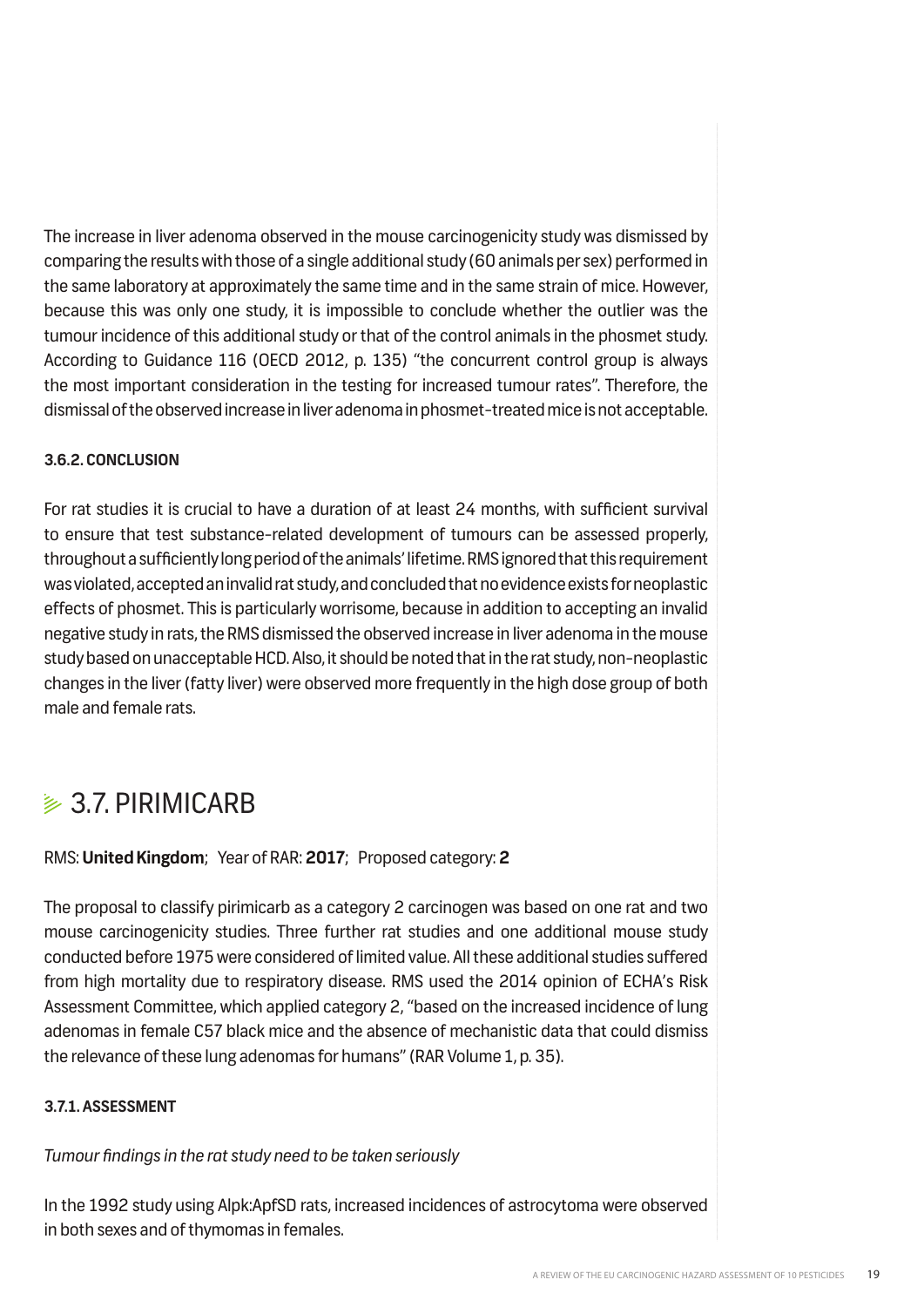In the "Neoplastic findings" section of the RAR, "increased incidences of … astrocytoma" were dismissed, because they "occurred … without statistical significance" (Volume 3 B.6, p.97). However the data presented in the same document (Table B.6.92, p. 98) contradict this claim. In the legend it is pointed out that the tumours depicted in this table were "selected based on statistically significant trend". The statistical analysis was performed using the log rank test of Peto and Pike. The astrocytoma incidences are shown below, and, using the Cochran-Armitage trend test for our own calculations, significance could be shown for the overall data set.

Dose (ppm) 0 75 250 750 0 75 250 750 Males 0/22 2/18 0/25 1/24 0/64 3/64 2/64 3/64 Females 0/37 0/32 0/33 0/36 0/64 1/64 0/64 2/64 Males and females combined 0/59 2/50 0/58 1/60 0/128 4/128 2/128 5/128\* AT STUDY TERMINATION ALL ANIMALS (INCLUDING EARLY DEATHS)

Astrocytoma incidences (animals with tumours/total number of animals)

It should be noted that the incidence in male rats might have been higher, if the mortality had been lower. Guidance 116 (OECD 2012, p. 80) states: "For a negative result to be acceptable in a rat carcinogenicity bioassay, survival in the study should ideally be no less than 50% in all groups at 24 months." In the case of this study, survival for male rats at 104 weeks was 42%, 35%, 48%, and 46%, for the control, low, mid, and high dose group, respectively, making the study of questionable validity for risk assessment. The RMS denied an association between pirimicarb and the observed astrocytoma, because the "incidence in male and female rats was at the upper limit of the historical control range" (RAR Volume 3 B.6, p.99). Besides more general flaws (reference to the HCD range, which is discouraged by OECD Guidance 116, and using HCD accumulated over 10 years instead of the recommended 5 years), taking into consideration the lower than acceptable survival of males in the current study, HCD should not have been used at all.

Furthermore, dose-dependent increases in the incidence of uterine stromal cell sarcomas and uterine stromal cell polyps were dismissed, using the same flawed HCD as described in the preceding paragraph.

The increased incidence in thymomas was considered not treatment-related, because this tumour was seen only in females, was supposedly without statistical significance, and lacked a dose-response relationship. In the study conclusion, thymomas were not even mentioned. This tumour was observed at study termination at an incidence of 0/36, 1/32, 0/33, and 3/34 (animals with tumours/total number of animals) for the control, low, mid, and high dose group, respectively. Using the Cochran-Armitage trend test (one-sided, own calculations) an error probability of 0.034 was determined, showing statistical significance. Taking into account the late occurrence of this tumour and therefore the relatively low number of animals available for assessment, it can be argued that a dose-response relationship exists even though no thymomas were observed in the mid-dose group. Considering the late occurrence of this tumour type and the reduced survival rate in males (below 50% at study termination),

*\* borderline statistically significant (p=0.0580, one-sided Cochran-Armitage trend test, Cochran-Armitage trend test,*<br> *own calculation*)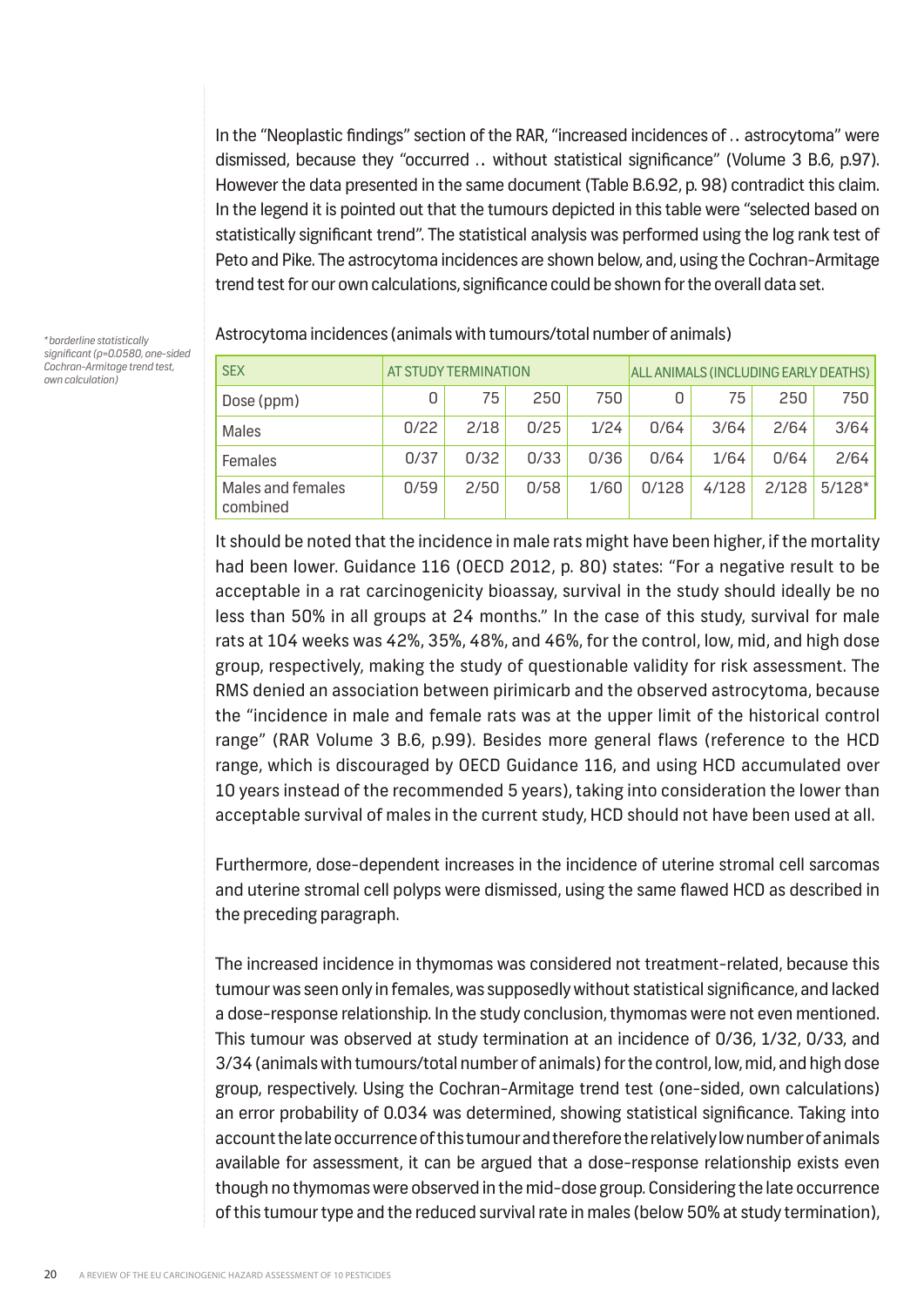the claim that this tumour was observed only in one sex is questionable. In summary, none of the arguments used to dismiss the observation of an increased incidence in thymomas withstands a thorough examination.

#### *Turning OECD Guidance 116 upside down*

For the study using Swiss-derived mice, the RMS concluded: "In this study there is evidence of a carcinogenic potential for pirimicarb but with the limitations in the historical control data and reduced survival this data alone is not sufficient to conclude on carcinogenicity" (emphasis added, RAR Volume 3 B.6, p.107). Arguing that the reduced survival (mainly in high-dose females) in the current study is an obstacle to concluding on the carcinogenic potential of pirimicarb turns the considerations in OECD guidance 116 upside down. For pirimicarb increased tumour incidences were observed in spite of reduced survival which can be expected to be even more pronounced when survival is not affected. With good reason, the OECD states that survival below 50% after an 18 months' duration in a mouse study is considered an obstacle "for negative results to be acceptable" (emphasis added, OECD 2012, p. 80). Also, it is not clear what is meant with "the limitations in the historical control data". Data from six other studies actually confirm the findings of the present study. In contrast to the abuse of HCD in the RARs for other pesticides, the time span of the HCD (compiled from studies between 1977 and 1983, while the study itself was conducted from 1977-1979) is almost compliant with the restrictions stipulated by OECD (2012). The RAR mentions an increased incidence of pulmonary adenomas, liver tumours, mammary gland adenocarcinomas, and papillary cystadenomas of the ovary (Volume 3 B.6, pp. 104-107), findings supported by HCD. Nevertheless, the RMS described the increase in multiple tumour types as only "equivocal evidence of a carcinogenic potential".

The RMS considered the increase in liver tumours as "limited evidence of carcinogenic potential", because of lack of "a clear dose response" although in some instances even the range of HCD was exceeded. It should be noticed that dose spacing was not even in this study, with a dose increase by a factor of 2 from the low to the mid dose and by a factor of 4 from the mid to the high dose which can obscure the dose-response relationship (see table below). It seems that this was ignored by RMS (as well as ECHA's Risk Assessment Committee). Furthermore, a monotonic dose-response should not be assumed to be a prerequisite for judging the carcinogenic effect as real, because inter-individual biological variability can play a role. Using the Cochran-Armitage trend test (own calculations) revealed significant increases in malignant liver tumours for both males and females (see table below).

#### *Mammary gland tumours*

The RMS considered the increased incidence of mammary gland adenocarcinoma as limited evidence, because the top dose exceeded the maximum tolerated dose (MTD, 10% decrease in body weight gain, see OECD 2012, p.53). However, it should be kept in mind that the "MTD is often used in the assessment of a chronic toxicity or a carcinogenicity study to decide whether the top dose tested was adequate to give confidence in a negative result" – i.e. a finding that there is no carcinogenic effect (emphasis added, OECD 2012,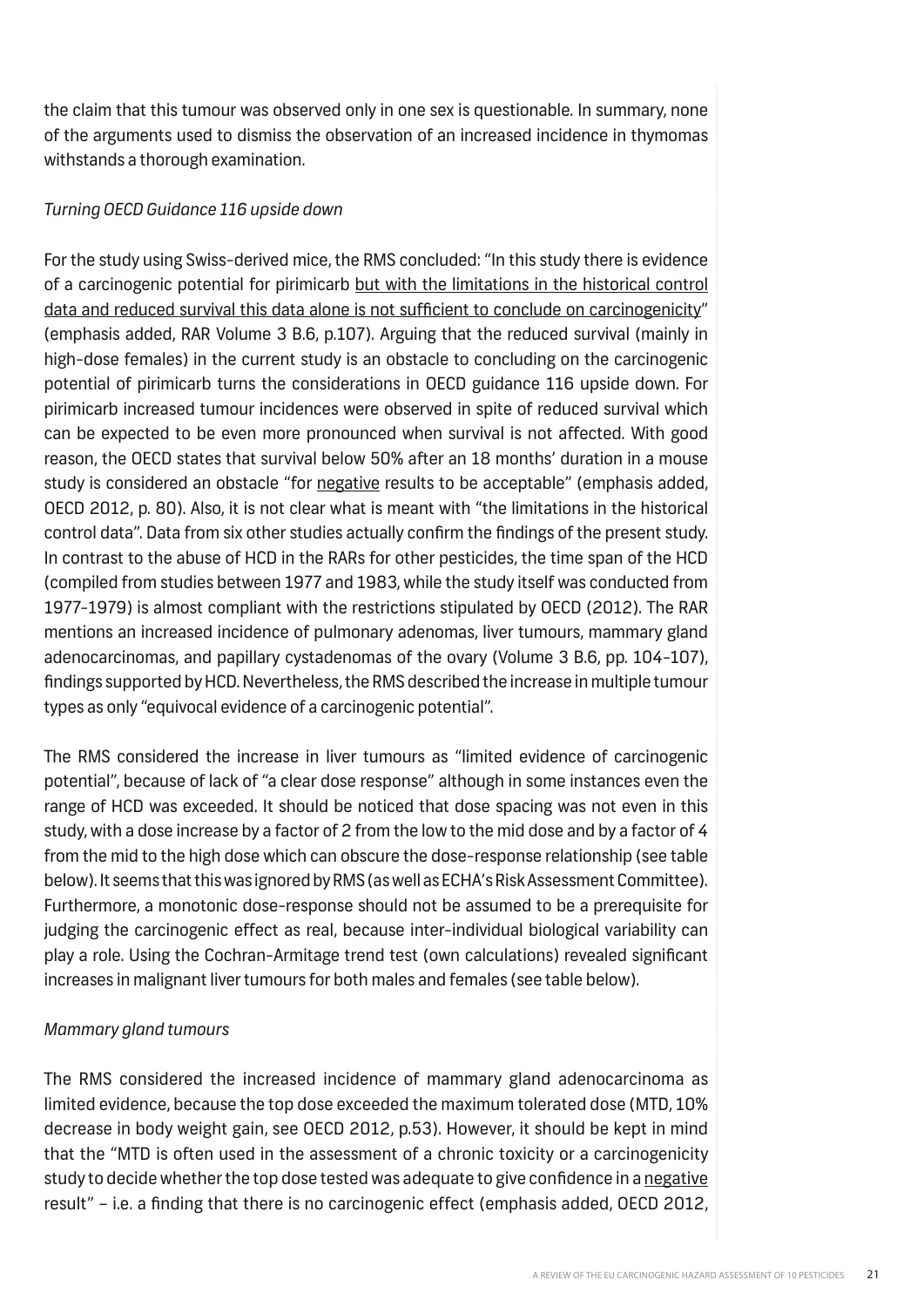p.53). Here, the RMS discusses positive findings (i.e. that there is a carcinogenic effect) as related to exceeding the MTD. But the main concern of a reduced body weight gain is that it could mask carcinogenic effects, because a negative correlation between body weight gain and tumour incidence has repeatedly beed described.

In addition, using the data presented in the RAR and following a common approach, we combined the incidences of adenoma and adenocarcinoma tumours and assessed them with the exclusion of the high dose group that exceeded the MTD. As shown in the table below, even then, the increase was still statistically significant.

Finally, concerning this study using Swiss mice, the RMS acknowledged an increase in pulmonary adenomas for the top dose in males and the top and the mid dose in females (see table below). This is of particular interest, because an increased incidence in pulmonary adenomas was also seen in the second mouse study using C57BL/10JfCD-1 Alpk mice. Importantly, the MTD was not exceeded in this second mouse study (top dose: 700 ppm). An increased incidence of pulmonary adenoma was seen in both males and females. The study was of shorter duration (80 weeks as compared to 94 weeks in the study using Swiss mice), thus progression to malignancy with longer study duration could be possible. In summary, lung tumours associated with the administration of pirimicarb were seen in both mouse studies.

| <b>SEX</b>                         | <b>MALES</b> |          |      |                          | <b>FEMALES</b> |      |       |                   |
|------------------------------------|--------------|----------|------|--------------------------|----------------|------|-------|-------------------|
| Dose (ppm)                         | 0            | 200      | 400  | 1600                     | 0              | 200  | 400   | 1600              |
| Liver, malignant,<br>nodule-type B | 10/117       | 13/59    | 8/59 | $17/58$ <sup>a</sup>     | 2/117          | 3/54 | 3/55  | $5/54^{b}$        |
| Mammary gland<br>adenoma           |              | -        |      |                          | 0/114          | 0/57 | 2/57  | 0/57              |
| Mammary gland<br>adenocarcinoma    |              | -        |      | $\overline{\phantom{0}}$ | 0/114          | 1/57 | 1/57  | 4/57              |
| Mammary gland<br>tumours combined  |              | $\equiv$ |      | $\overline{\phantom{0}}$ | 0/114          | 1/57 | 3/57c | 4/57              |
| Papillary cystadenoma              |              |          |      | $\overline{\phantom{0}}$ | 0/110          | 1/58 | 3/55  | 3/56 <sup>d</sup> |
| Pulmonary adenoma                  | 17/119       | 8/60     | 9/59 | $17/58^e$                | 13/118         | 9/59 | 11/59 | 18/59f            |
| Pulmonary carcinoma                | 1/119        | 0/59     | 0/59 | 1/58                     | 1/118          | 0/59 | 1/59  | 0/59              |

Tumour incidences in Swiss-derived mice (animals with tumours/total number of animals)\*

#### **3.7.2. CONCLUSION**

According to the available data, RMS falsely classified pirimicarb as a category 2 carcinogen instead of classifying it as category 1B.

Malignant tumours were seen in the rat study and in one of the two mouse studies. In

*\* two untreated control groups were used in this study which were combined here for the Cochran-Armitage trend test (one-sided)*

*a significant p<0.001*

*b significant p=0.0298*

*c significant (excluding the high dose group) p=0.0188*

*d significant p=0.0340*

*e significant p=0.0039*

*f significant p<0.001*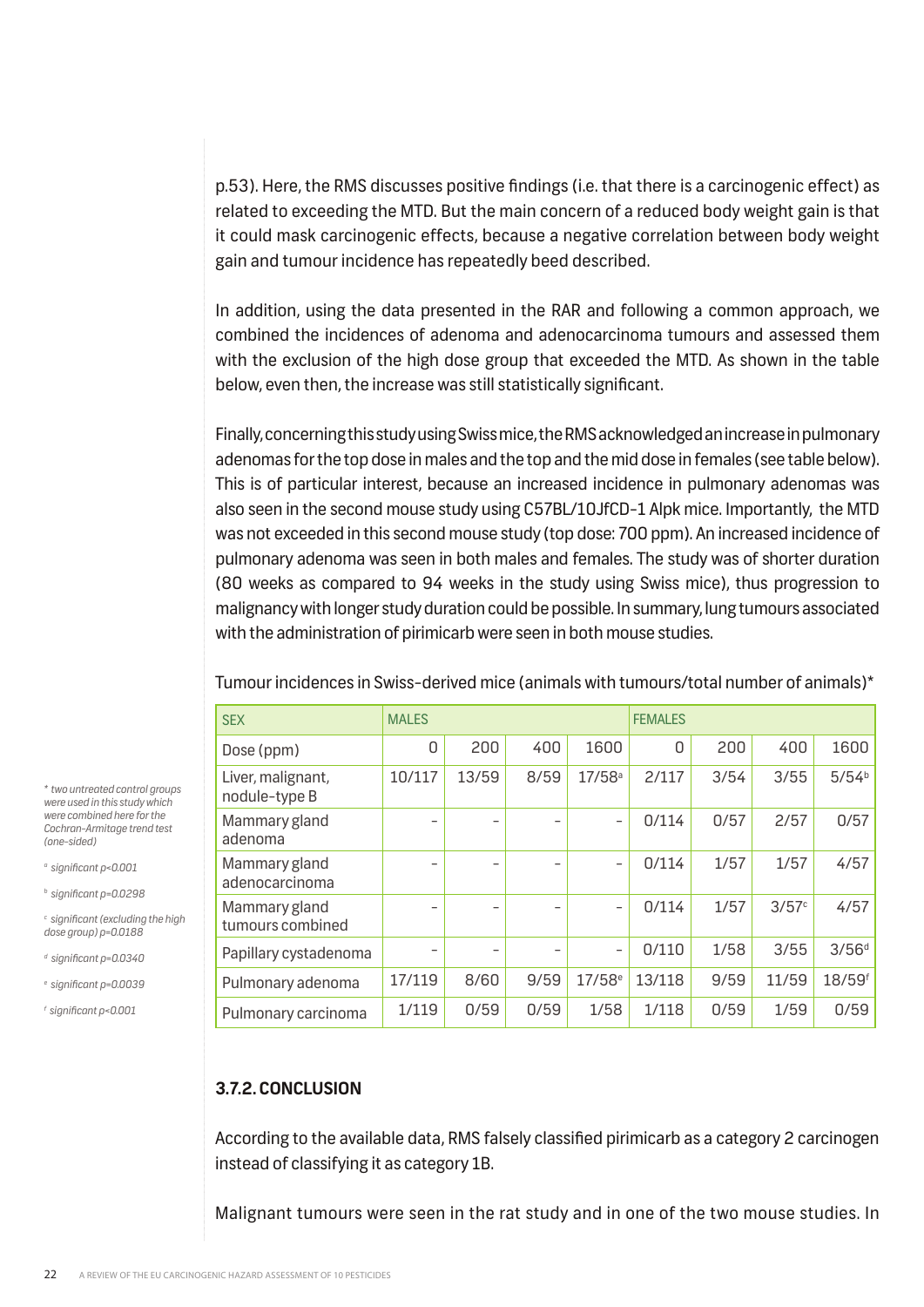addition, a significant increase in a benign tumour (pulmonary adenoma), which was also seen in the first mouse study, was demonstrated for males and females in the second mouse study. The tumours detected in the rat study were dismissed by the RMS with an invalid reference to HCD, as well as an alleged lack of statistical significance, which proved to be untrue. The malignant tumours seen in one of the two mouse studies were dismissed, because allegedly they were restricted to the top dose, which exceeded the MTD limit as defined by OECD guidance 116. However, we have shown that an increase in mammary tumours was statistically significant, even when the top dose was excluded.

According to the applicable legislation, a compound qualifies as a category 1B carcinogen, if an increased incidence was seen "of malignant neoplasms or of an appropriate combination of benign and malignant neoplasms in (a) two or more species of animals or (b) two or more independent studies in one species" (Regulation (EC) 1272/2008, p. 105). These criteria are fulfilled for pirimicarb.

### $\geqslant$  3.8. THIACLOPRID

RMS: **United Kingdom**; Year of RAR: **2017**; Proposed category: **2**

The proposal to classify thiacloprid as a category 2 carcinogen was based on one rat and two mouse carcinogenicity studies. In addition, a number of mechanistic studies submitted by the applicant were taken into consideration

#### **3.8.1. ASSESSMENT**

According to the RAR, statistically significant increases in tumours were seen in the study using Wistar rats, as well as in the study using B6C3F1 mice. These increases related to uterine adenocarcinoma in female rats, to thyroid follicular cell adenoma in male rats, and to benign ovarian luteoma in female mice. Concerning the uterine adenocarcinomas in rats, the applicant claimed that a "long-term perturbation of sex steroid hormones … may have been implicated in the tumour induction" (Volume 1, p. 30), but the RMS concluded: "However, there is no evidence to support this claim and so the uterine tumours in rats are regarded as being of relevance to humans" (Volume 1, p. 30)<sup>13</sup>. Likewise the RMS concluded for the benign tumours in the thyroid in rats and the ovary in mice that human relevance cannot be excluded.

For details – summarised in the tables below – RMS referred to the assessment performed by ECHA's Risk Assessment Committee (RAC).

**13** Under certain conditions a hormonal mode of action (as claimed here by the applicant) may imply a dose-response relationship for eliciting tumours, which can lead to the conclusion that the tumours seen are not relevant for humans, if they occur only at high doses which humans are not exposed to.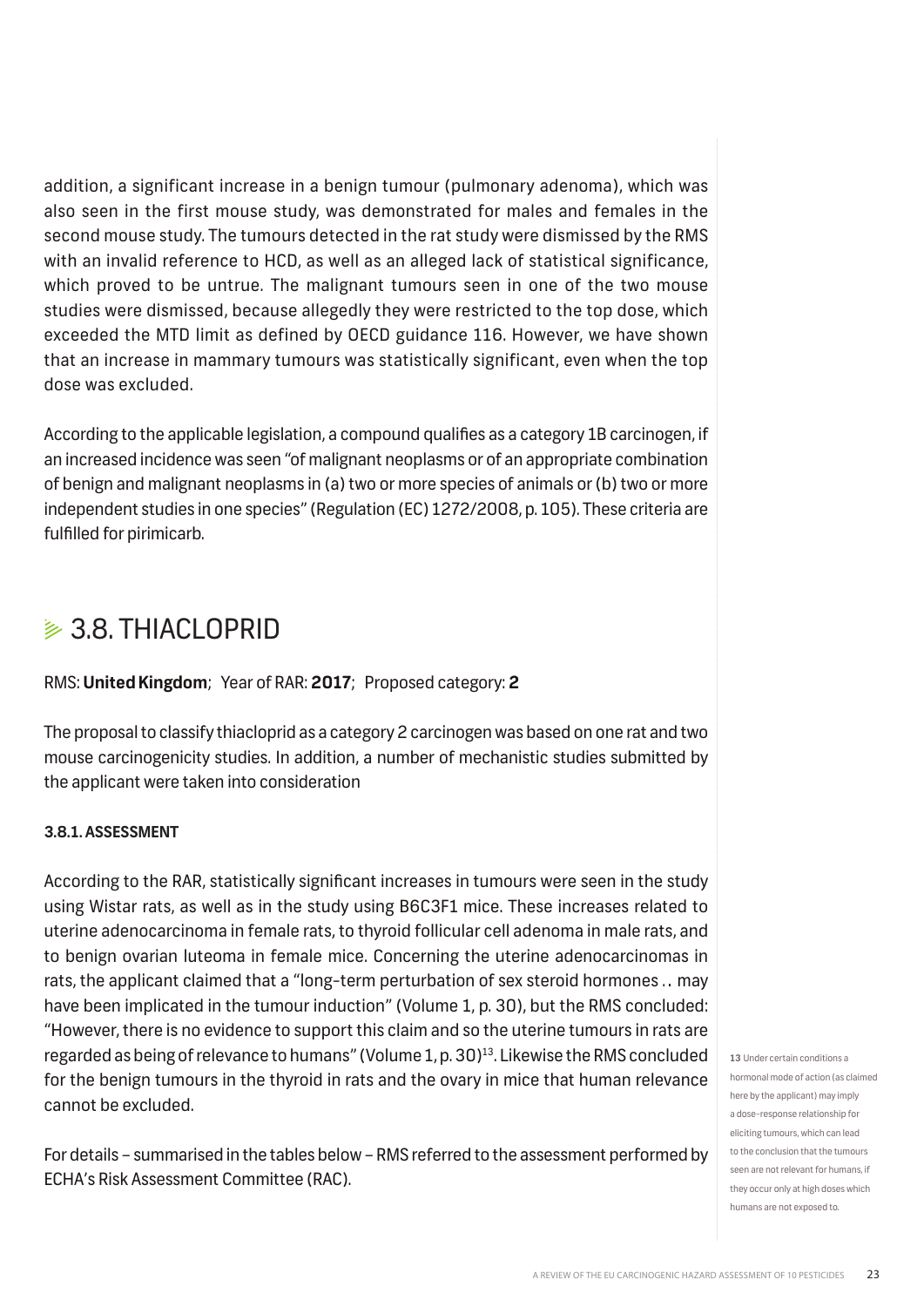*# p-values below incidences indicate statistical significance in Cochran-Armitage trend test (one-sided)*

*\* significant in pairwise comparison*

*§ finding supported by historical control data*

Tumour incidences in rats according to RAC, 2015 (animals with tumours/total number of animals)

| <b>TUMOUR TYPE</b>                              | <b>DOSE</b><br>(PPM)<br><b>SEX</b> | $\Omega$ | 25   | 50   | 500     | 1000#                                |
|-------------------------------------------------|------------------------------------|----------|------|------|---------|--------------------------------------|
| Thyroid follicular cell<br>adenoma              | Male                               | 0/50     | 0/50 | 1/50 | $5/50*$ | $8/49$ <sup>*</sup> , §<br>P < 0.001 |
| Uterine malignant<br>adenocarcinoma             | Female                             | 6/50     | 3/50 | 3/50 | 14/50   | 18/50§<br>P < 0.001                  |
| Uterine benign adenoma                          | Female                             | 0/50     | 0/50 | 1/50 | 1/50    | 2/50<br>$P = 0.0548$                 |
| Uterine malignant<br>adenosquamous<br>carcinoma | Female                             | 0/50     | 0/50 | 0/50 | 1/50    | 2/50<br>$P = 0.0314$                 |

Tumour incidences in female B6C3F1 mice according to CLH Report, 2019 (animals with tumours/total number of animals)

| <b>TUMOUR TYPE</b>     |      | 30   | 1250 | 2500                   |
|------------------------|------|------|------|------------------------|
| Benign ovarian luteoma | 0/47 | 1/48 | 5/49 | $5/47$ <sup>*</sup> .§ |
| Malignant luteoma      | 0/47 | 0/48 | 0/49 | 1/47                   |

*\* statistically significant using Cochran-Armitage trend test (one-sided) p=0.0090*

*§ finding supported by historical control data*

> Contrary to the statement in the CLH Report (2009) that the increase in the ovarian luteoma was not statistically significant, there was a clear statistical significance for this tumour type (even if the two-sided test were used). In addition, progression to malignancy was shown for one female of the high-dose group.

> ECHA and EFSA agreed that a category 1B classification could be considered, but although a definite mode of action was not fully demonstrated, a hormonal imbalance was accepted as plausible. RAC concluded that thiacloprid was not genotoxic. Because of this and based on the accepted hormonal mode of action, thiacloprid was classified as a category 2 carcinogen.

#### **3.8.2. CONCLUSION**

Thiacloprid should be classified as a category 1B carcinogen instead of category 2. This conclusion is based on statistically significant increases of tumour incidences seen in both the rat and the mouse study and the lack of a mode of action that could justify any claim that the tumours seen are irrelevant for humans. In contrast, ECHA and EFSA, while describing the mode of action considerations provided by the applicant as hypothetical, in the end accepted them as "proof" of lack of carcinogenicity and allocated a category 2 classification.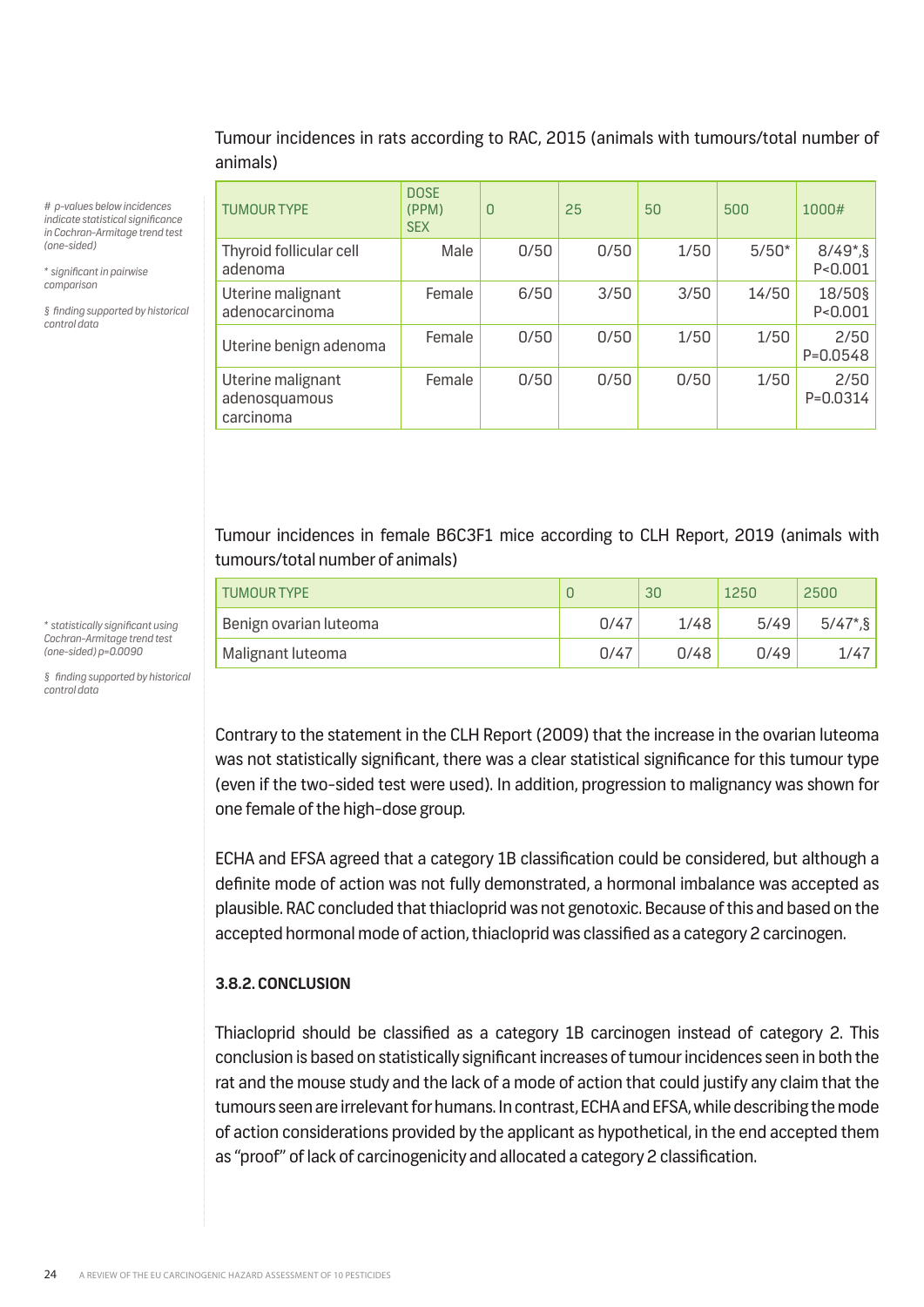## **≥ 4. GENERAL CONCLUSION**

The claim that glyphosate does not pose a carcinogenic hazard was based on a flawed and distorted use by the authorities of their own and other relevant guidelines and guidance documents (Clausing et al. 2018). This observation motivated this report, with the aim of investigating whether such a flawed application of guidelines and guidance documents occurred more often. For this purpose the RARs and related documents of eight pesticides were reviewed, for which the draft RARs were published after 2015. Seven of them were classified as carcinogenic category 2 according to EU directive 1272/2008 and one was classified as non-carcinogenic.

Two pesticides (diuron and chlorotalonil), while currently being classified as category 2 carcinogens in the EU pesticide database\*, were proposed to be classified as category 1B carcinogens. As we agreed with this classification, we did not include the details of the results from the RARs for these two pesticides in this report. The results for the other eight pesticides are summarised in the table below.

| <b>PESTICIDE</b>       | <b>CATEGORY IN RAR*</b> | <b>AGREED</b> | <b>INSUFFICIENT DETAIL</b> | <b>DISAGREED</b> |
|------------------------|-------------------------|---------------|----------------------------|------------------|
| Captan                 | 2                       |               | X                          |                  |
| <b>Chlorotalonil</b>   | 1B                      | X             |                            |                  |
| Chlorpropham           | 2                       |               | X                          |                  |
| Dimoxystrobin          | $\overline{c}$          |               | X                          |                  |
| <b>Diuron</b>          | 1B                      | X             |                            |                  |
| <b>Folpet</b>          | 2                       |               |                            | X                |
| <b>Forchlorfenuron</b> | 2                       | X             |                            |                  |
| <b>Phosmet</b>         | not carcinogenic        |               |                            | X                |
| <b>Pirimicarb</b>      | $\overline{c}$          |               |                            | X                |
| <b>Thiacloprid</b>     | 2                       |               |                            | X                |

Summary of the conclusions drawn from reviewing the RARs.

For four out of ten compounds, our conclusion was different from that of the respective RMS. Based on the available data, the strict application of EU and OECD guidelines and guidance documents resulted in a category 1B carcinogenicity classification for folpet, pirimicarb and thiacloprid. Data provided by the applicant for phosmet were insufficient to draw a conclusion on carcinogenicity. However, instead of requiring adequate data, RMS ignored this important data gap and concluded that phosmet is not carcinogenic.

*\* See Appendix I*

*<sup>\*</sup> See http://bit.ly/2Bi5RcX*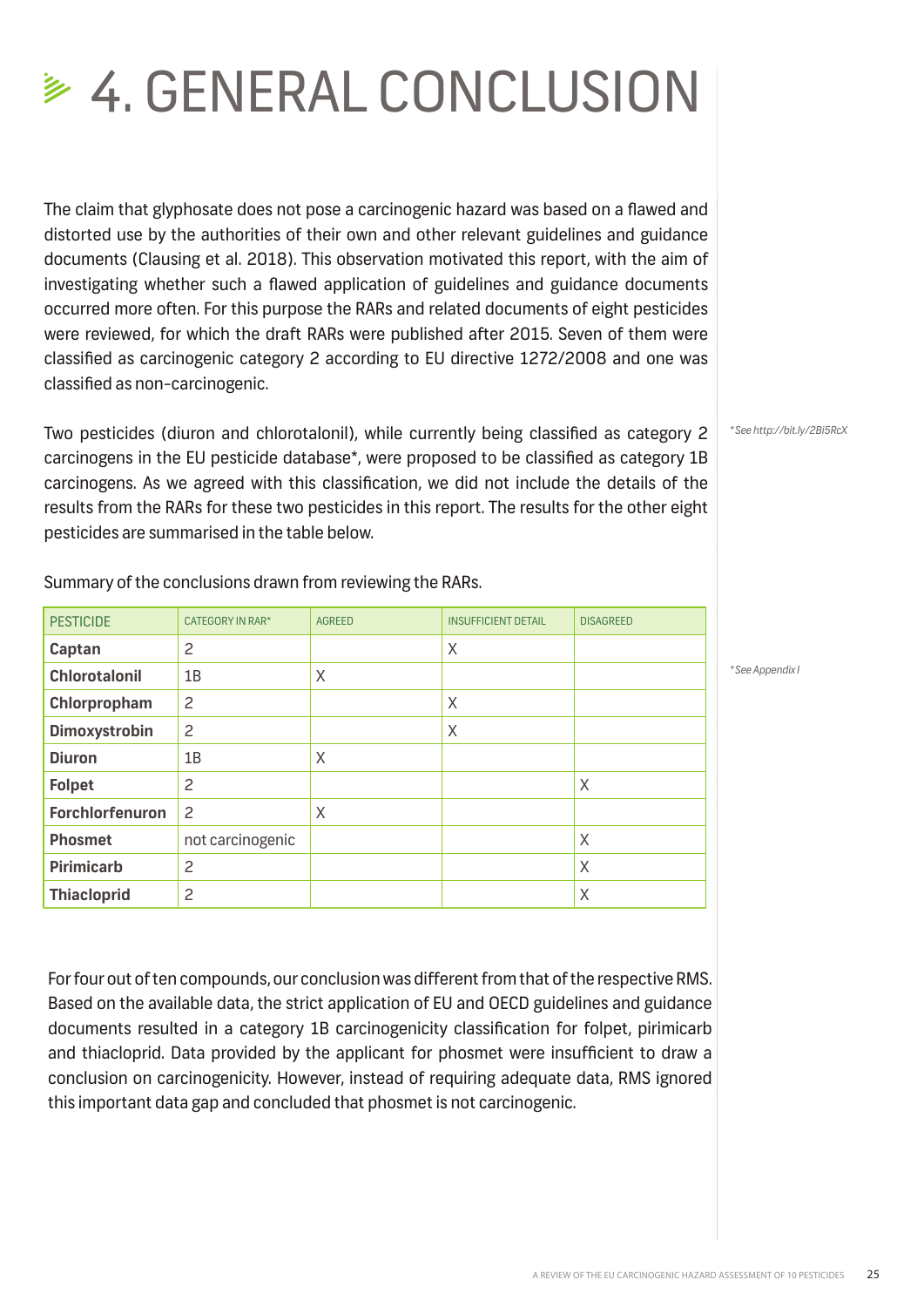For another three pesticides, the details provided in the RARs were insufficient to make a judgment about the authorities' classification. This is a strong indication that ideally, the public should have full access to the study reports (cf. Case T 329/17 of the European Court of Justice14), or that otherwise, much more detail needs to be provided in the RARs, resulting in a strong improvement of their quality.

Only for three RARs did we draw a similar conclusion as the RMS.

Flawed use of HCD played a key role in "downgrading" carcinogenicity classifications by the authorities.

The following recommendations result from the current analysis:

- 1. There is an urgent need to improve the use of applicable Guidelines and Guidance documents by the authorities. Neglect of, and/or flawed application of, these Guidelines/Guidance documents resulted in an insufficient assessment of the carcinogenic hazard for four out of ten compounds. This is not acceptable.
- 2. The classifications of folpet, pirimicarb and thiacloprid need to be upgraded to category 1B unless, based on a state-of-the-art weight of evidence evaluation, evidence to the contrary is transparently demonstrated so that the precautionary principle does not apply.
- 3. The market approval for phosmet must be withheld until appropriate data, compliant with applicable legislation and guidance documents, are provided by the applicant and are subjected to a satisfactory review by the authorities.
- 4. Public access to the full study reports needs to be granted or, as long as this access is not available, the level of detail of the RARs needs to be significantly increased. With regard to pesticides analysed in this report, this issue relates to captan, chlorpropham, and dimoxystrobin, for which it was impossible to properly scrutinize the authorities' assessment.

**14** https://justicepesticides.org/en/ juridic\_case/hautala-and-others-vefsa/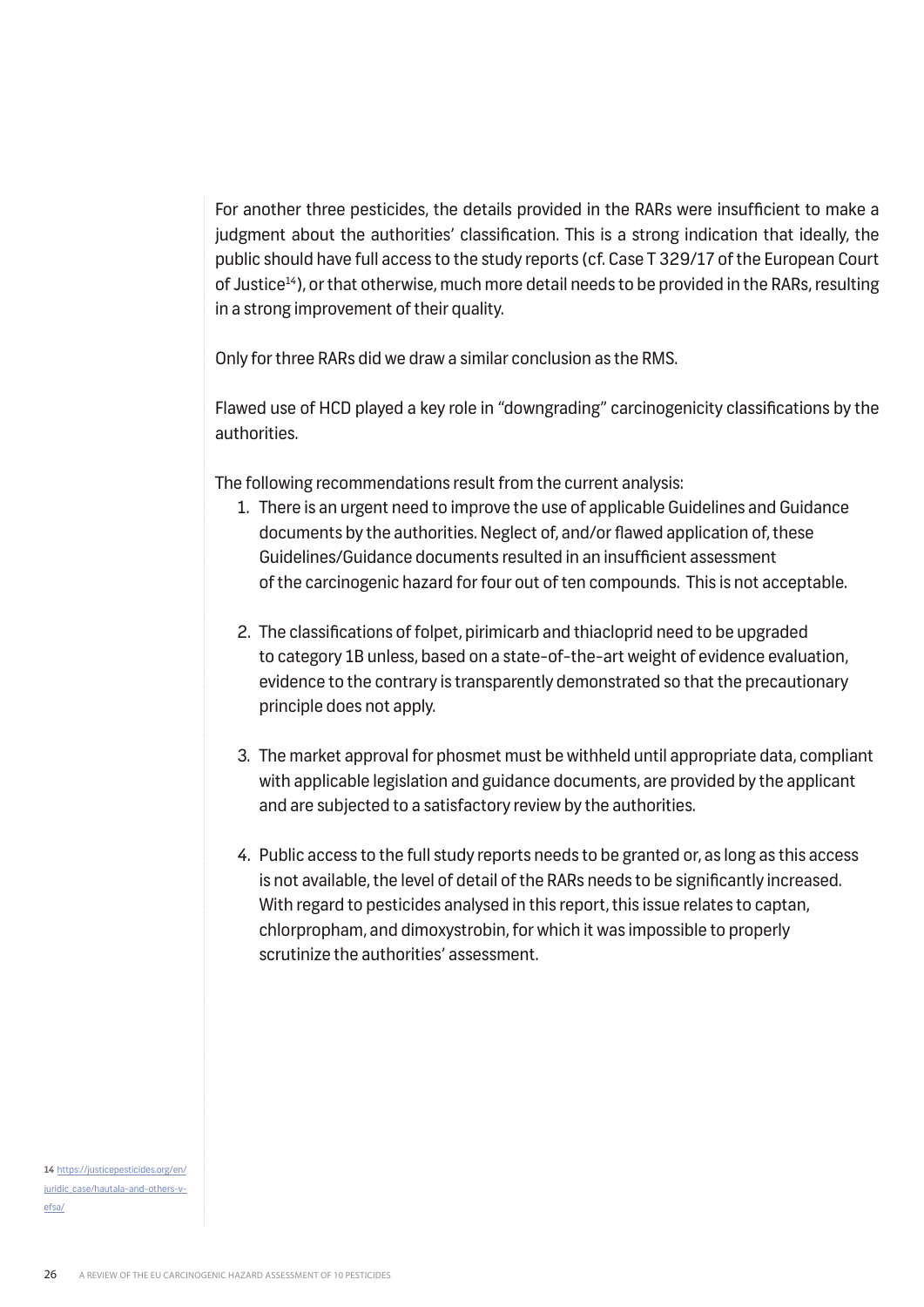## **≥ 5. ACKNOWLEDGMENTS**

This report was supported by a grant of the Grassroots Foundation

The review of the draft report by Fiorella Belpoggi and Christopher Portier is gratefully acknowledged. In addition, Christopher Portier contributed the Cochran-Armitage trend test calculations.

**About the author:** Dr. Peter Clausing graduated as an agronomist at the University of Leipzig and earned his doctoral degree in 1974. After post-graduate studies in toxicology he became a board-certified toxicologist in 1988 and held positions at two research institutes in the former East Germany. As a postdoctoral scientist he worked at the US FDA's National Center for Toxicological Research from 1994–1996. Thereafter, until retirement in 2010 he was employed as a senior toxicologist in the pharmaceutical industry. Since 2014 he is a member of the Pesticide Action Network (PAN) Germany. In 2016 and 2017 he participated on behalf of HEAL as an observer in the deliberations of the Risk Assessment Committee of the European Chemicals Agency (ECHA) on glyphosate.

**Responsible editor:** Génon K. Jensen, Executive Director, Health and Environment Alliance (HEAL)

The financial support of the Grassroots Foundation for this report is gratefully acknowledged.



HEAL, for its involvement in the production of the report, gratefully accepts the support of the European Union (EU) . The responsibility for the content lies with the authors and the views expressed in this publication do not necessarily reflect the views of the EU institutions and funders. EASME is not responsible for any use that may be made of the information contained in this publication.

## **≥ 6. ACRONYMS**

- BfR Bundesinstitut für Risikobewertung ([German] Federal Institute for Risk Assessment)
- CLH Harmonised Classification and Labelling
- ECHA European Chemicals Agency
- EFSA European Food Safety Authority
- EU European Union
- HCD Historical Control Data
- IARC International Agency for Research on Cancer
- MTD Maximum Tolerated Dose
- OECD Organisation for Economic Co-operation and Development
- RAC Risk Assessment Committee (of ECHA)
- RAR Renewal Assessment Report
- RMS Rapporteur Member State
- UK United Kingdom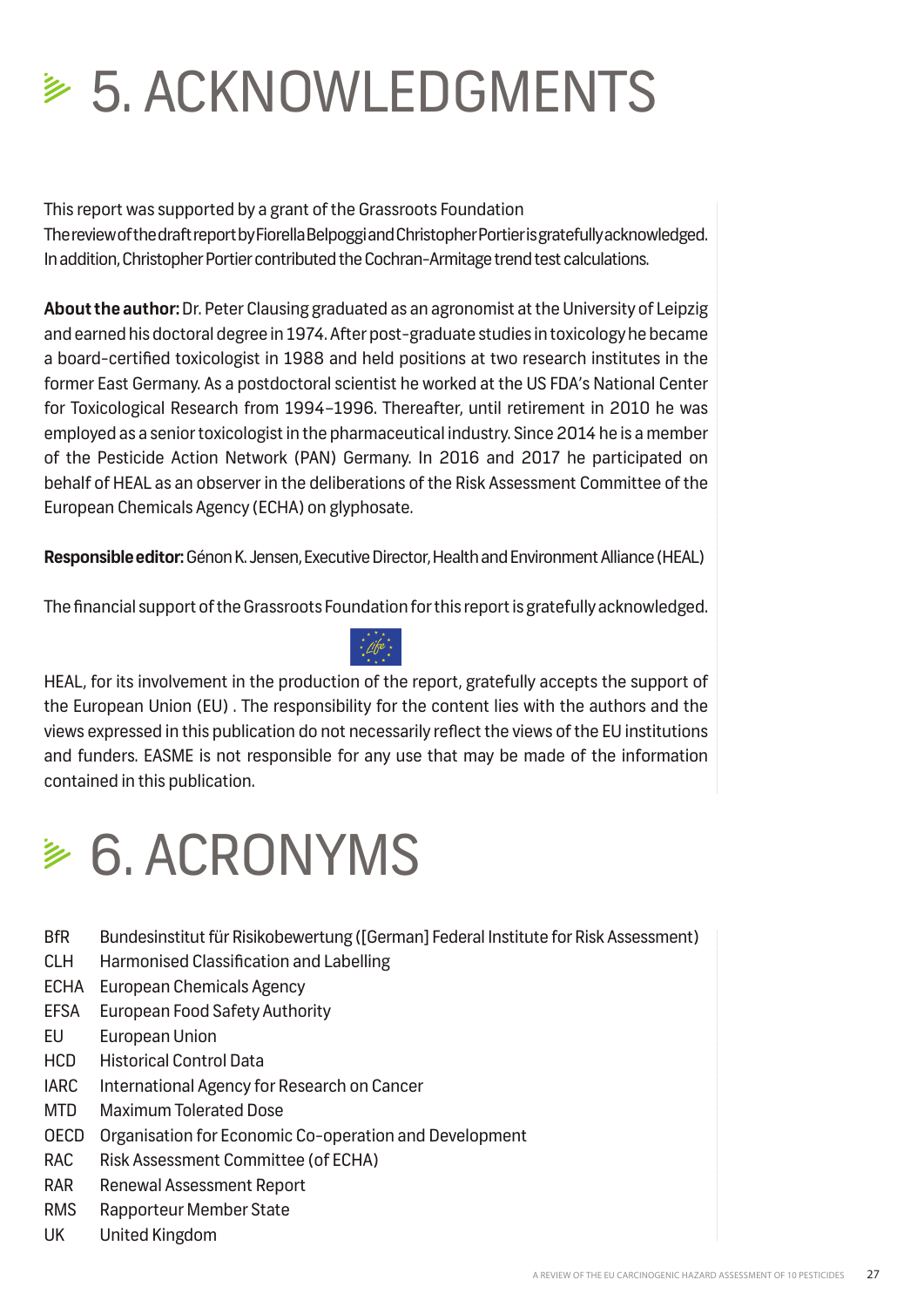## **≥ 7. REFERENCES**

Clausing, P., Robinson, C., and Burtscher-Schaden, H. (2018): Pesticides and public health: an analysis of the regulatory approach to assessing the carcinogenicity of glyphosate in the European Union. J. Epidemiol. Community Health 72:668–672.

ECHA (2015): ECHA Guidance to Regulation (EC) No 1272/2008 on classification, labelling and packaging (CLP) of substances and mixtures. Version 4.1, June 2015. ISBN: 978-92- 9247-413-3.

ECHA (2017): ECHA Guidance to Regulation (EC) No 1272/2008 on classification, labelling and

packaging (CLP) of substances and mixtures. Version 5.0, July 2017. 2015. ISBN: 978-92- 9020-050-5.

EU (2008): Regulation (EC) No 1272/2008 of the European Parliament and of the Council of 16 December 2008 on classification, labelling and packaging of substances and mixtures, amending and repealing Directives 67/548/EEC and 1999/45/EC, and amending Regulation (EC) No 1907/2006. Official Journal of the European Union L; 353.

EU (2009): Regulation (EC) No 1107/2009 of the European Parliament and of the Council of 21 October 2009 concerning the placing of plant protection products on the market and repealing Council Directives 79/117/EEC and 91/414/EEC. 24 November 2009. Official Journal of the European Union L; 309.

Fung, K.Y., Krewski, D., and Smythe, R.T. (1996) A Comparison of Tests for Trend with Historical Controls in Carcinogen Bioassay. The Canadian Journal of Statistics / La Revue Canadienne de Statistique 24: 431-454.

Haseman, J.K., Huff, J. and Boorman, G.A. (1984): Use of historical control data in carcinogenicity studies in rodents. Toxicologic Pathology 12: 126-135.

Haseman, J.K., Huff, J., Rao, G.N., Arnold, J.E., Boorman, G.A., and McConnell, E.E. (1985): Neoplasms Observed in Untreated and Corn Oil Gavage Control Groups of F344/N Rats and (CS7BL/6N X C3H/HeN)F1 (B6C3F1) Mice. J. Ntl. Cancer Inst. 75: 975-984.

Kugathas, S. Audouze, K., Ermler, S., Orton, F., Rosivatz, E. Scholze, M. and Kortenkamp, A. (2016): Effects of Common Pesticides on Prostaglandin D2 (PGD2) Inhibition in SC5 Mouse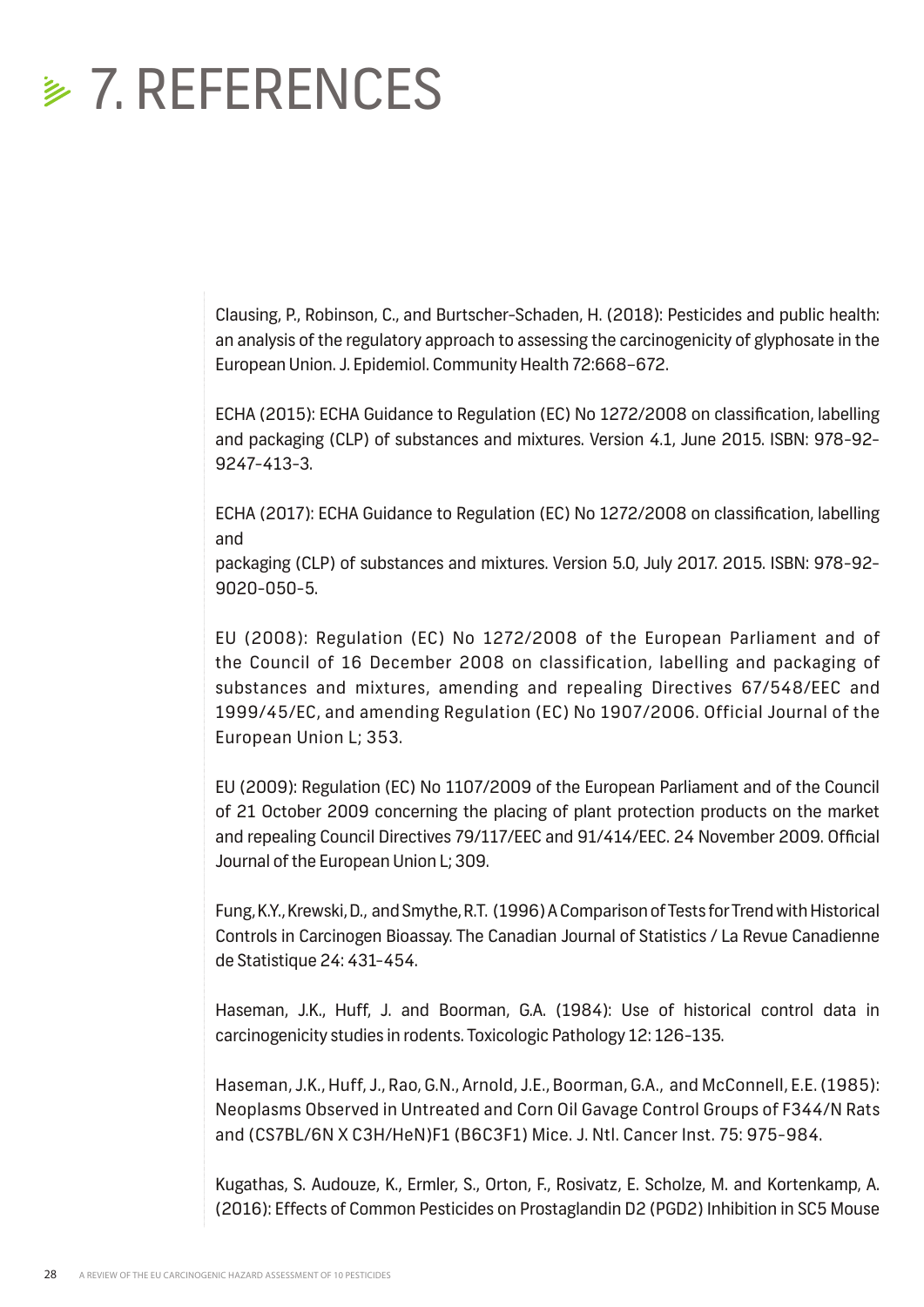Sertoli Cells, Evidence of Binding at the COX-2 Active Site, and Implications for Endocrine Disruption. Environ. Health Perspect. 124: 452-459.

OECD (2009a): Carcinogenicity studies. OECD Test Guideline No. 451. Note: This Test Guideline has been updated in June 2018, but for the assessment made here the 2009 version applies.

OECD (2009b): Combined Chronic Toxicity\Carcinogenicity Studies. OECD Test Guideline No. 451. Note: This Test Guideline has been updated in June 2018, but for the assessment made here the 2009 version applies.

OECD (2012): Guidance document 116 on the conduct and design of chronic toxicity and carcinogenicity studies, supporting test guidelines 451, 452 and 453, 2nd edn. Series on testing and assessment No 116. Env/jm/mono(2011)47.

Orton, F. Lutz, I., Kloas, W. and Routledge, E.J. (2009): Endocrine disrupting effects of herbicides and pentachlorophenol: in vitro and in vivo evidence. Environ. Sci. Technol. 43: 2144-2150.

Portier, C. and Clausing, P. (2017): Letter to the editor Re: Tarazona et al. (2017): Glyphosate toxicity and carcinogenicity: a review of the scientific basis of the European Union assessment and its differences with IARC.

Tarone, R. (1982): The Use of Historical Control Information in Testing for a Trend in Proportions. Biometrics 38: 6.

Yanagawa, T., and Hoel, D.G. (1985): Use of historical controls for animal experiments. Environ. Health Perspect. 63: 217-24.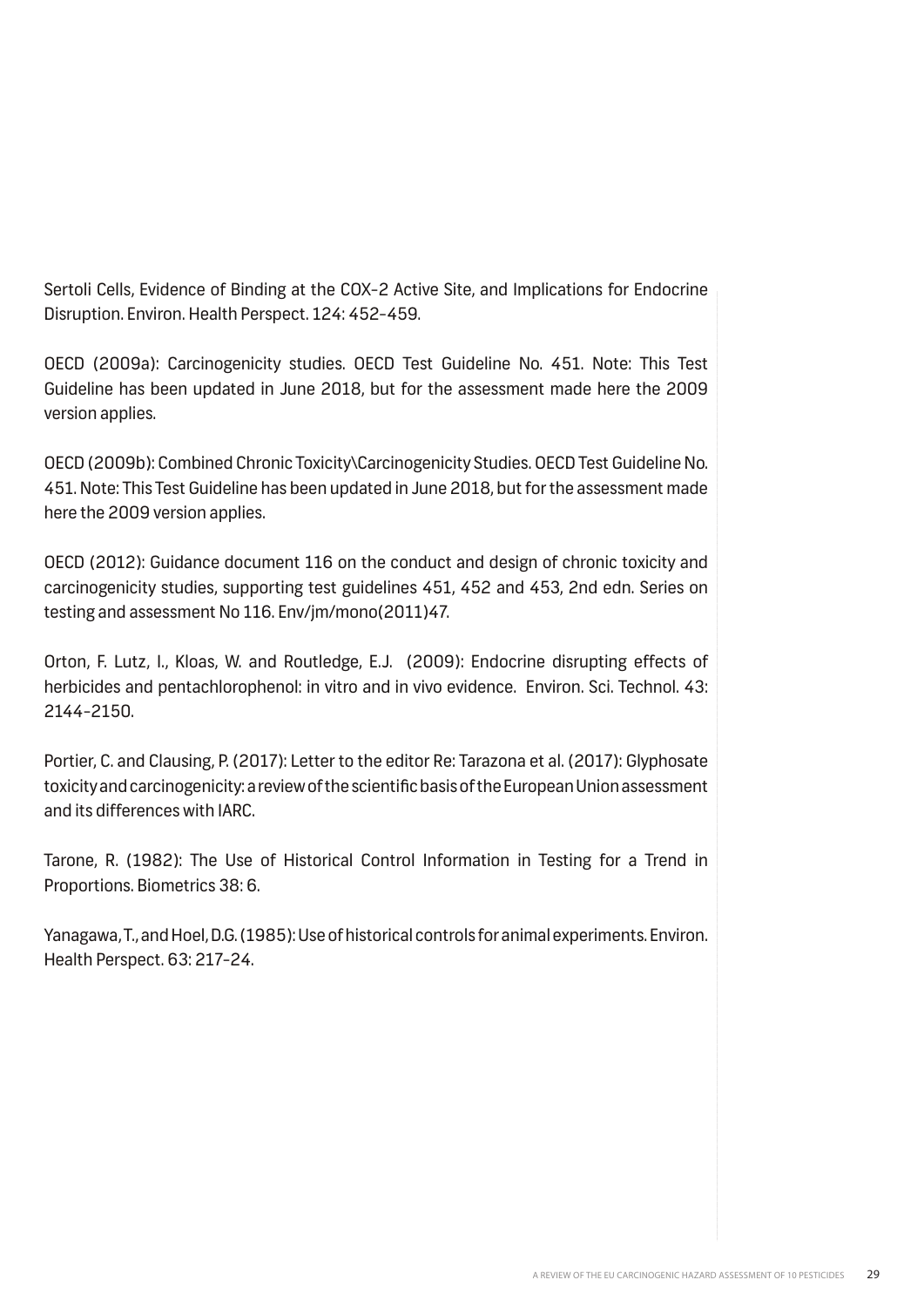## APPENDIX: CARCINOGENICITY CATEGORIES EXPLAINED

According to Regulation (EC) No 1272/2008, three categories apply:

#### **Category 1A:**

Known to have carcinogenic potential for humans, classification is largely based on human evidence

#### **Category 1B:**

Presumed to have carcinogenic potential for humans, classification is largely based on animal evidence.

The classification in Category 1A and 1B is based on strength of evidence together with additional considerations.

Such evidence may be derived from

- human studies that establish a causal relationship between human exposure to a substance and the development of cancer (known human carcinogen); or
- animal experiments for which there is sufficient evidence to demonstrate animal carcinogenicity (presumed human carcinogen).

### CATEGORY 2:

#### Suspected human carcinogens

The placing of a substance in Category 2 is done on the basis of evidence obtained from human and/or animal studies, but which is not sufficiently convincing to place the substance in Category 1A or 1B, based on strength of evidence. Such evidence may be derived either from limited evidence of carcinogenicity in human studies or from limited evidence of carcinogenicity in animal studies.